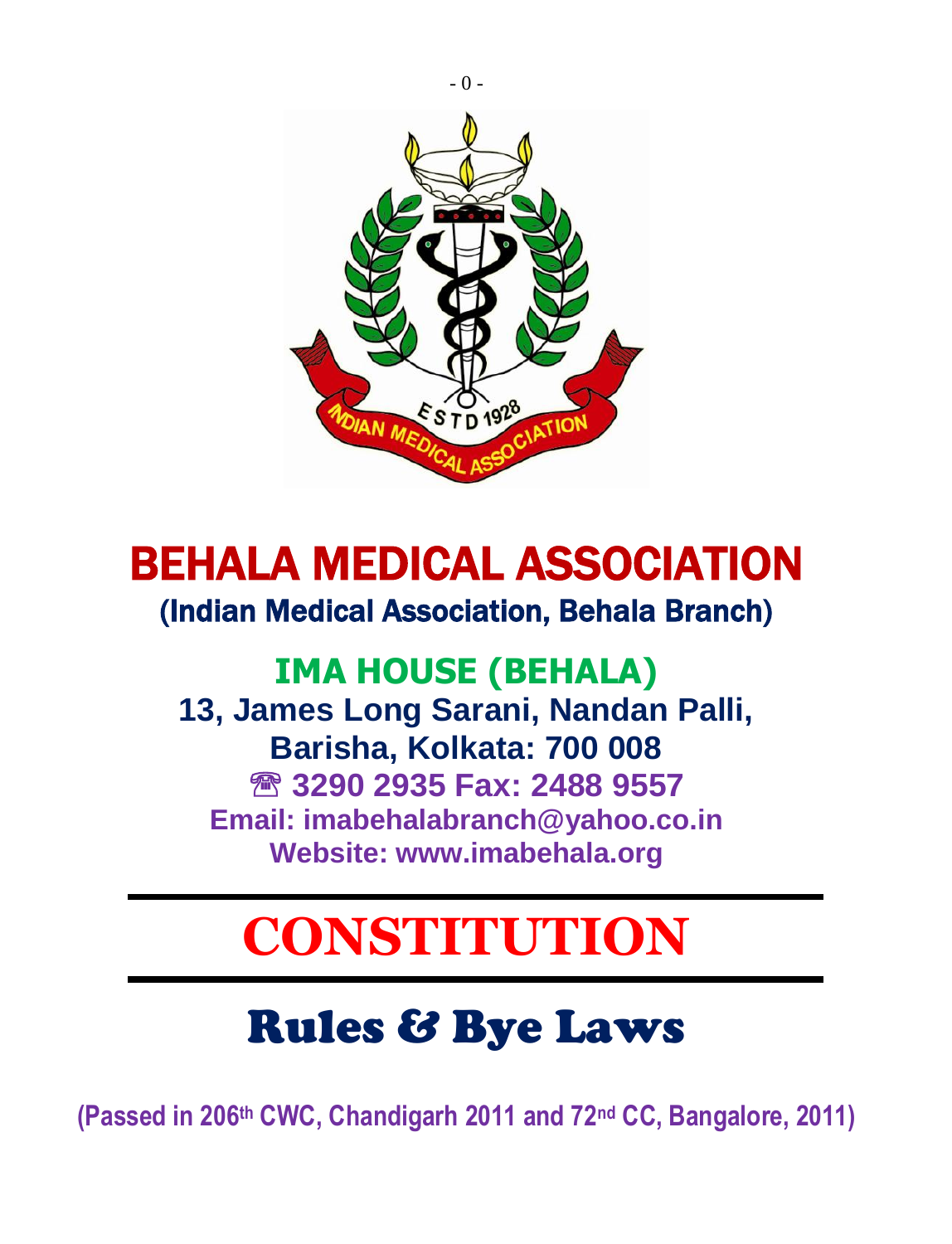## *Contents*

#### **HEADINGS** PAGE NO.

| 1.  | Name                                                      | $\mathbf{2}$            |
|-----|-----------------------------------------------------------|-------------------------|
| 2.  | <b>Formation</b>                                          | $\mathbf{2}$            |
| 3.  | <b>Jurisdiction</b>                                       | $\mathbf{2}$            |
| 4.  | <b>Office</b>                                             | $\mathbf{3}$            |
| 5.  | Object                                                    | $\mathbf{3}$            |
| 6.  | <b>Methods</b>                                            | $\mathbf{3}$            |
| 7.  | <b>Association Year</b>                                   | 4                       |
| 8.  | <b>Eligibility Of Membership</b>                          | 4                       |
| 9.  | <b>Enrolment Of Members</b>                               | 4                       |
| 10. | <b>Classification Of Members</b>                          | 5                       |
| 11. | <b>Privileges Of Membership</b>                           | 5                       |
| 12. | <b>Subscription</b>                                       | 6                       |
| 13. | <b>Admission Fees</b>                                     | $\overline{\mathbf{7}}$ |
| 14. | <b>Admission Of Members</b>                               | $\overline{7}$          |
| 15. | <b>Transfer Of Membership</b>                             | $\overline{7}$          |
| 16. | <b>Termination Or Suspension Of Membership</b>            | $\overline{\mathbf{r}}$ |
| 17. | <b>Readmission</b>                                        | $\boldsymbol{9}$        |
| 18. | <b>Management</b>                                         | 9                       |
| 19. | <b>Election Of Executive Committee</b>                    | 10                      |
| 20. | <b>Specimen Nomination Form</b>                           | 11                      |
| 21. | <b>Function Of Election Conduction Committee (E.C.E)</b>  | 12                      |
| 22. | <b>Executive Committee: Tenure Of Office</b>              | 13                      |
| 23. | <b>Functions &amp; Powers Of The Executive Committee</b>  | 13                      |
| 24. | <b>Meetings Of The Executive Committee</b>                | 13                      |
| 25. | <b>Cessation Of Membership Of The Executive Committee</b> | 14                      |
| 26. | <b>Method Of Filling Up Of Vacancy</b>                    | 14                      |
| 27. | <b>Duties And Powers Of Office Bearers</b>                | 15                      |
| 28. | <b>Sub-Committees / Special Committees</b>                | 17                      |
| 29. | Income Of The Branch                                      | 17                      |
| 30. | <b>Funds Of The Branch</b>                                | 17                      |
| 31. | <b>Investments And Operation Of Accounts</b>              | 18                      |
| 32. | <b>Liabilities</b>                                        | 18                      |
| 33. | <b>Expenditures</b>                                       | 19                      |
| 34. | <b>General Body Meetings Of The Branch</b>                | 19                      |
| 35. | <b>Notice For Meetings Of The Branch</b>                  | 20                      |
| 36. | <b>Rules For The Meetings Of The Branch</b>               | 20                      |
| 37. | <b>Branch Annual Medical Conference</b>                   | 20                      |
| 38. | Amendments Of The Memorandum, Rules & Bye-Laws            | 21                      |
| 39. | <b>Wings Of IMA</b>                                       | 21                      |
| 40. | <b>Appendix</b>                                           | 22                      |
| 41. | <b>Amendments</b>                                         | 23                      |
| 42. | <b>Territorial Map</b>                                    | 24                      |
| 43. | <b>Registration Certificate</b>                           | 25                      |
| 44. | <b>PAN</b>                                                | 26                      |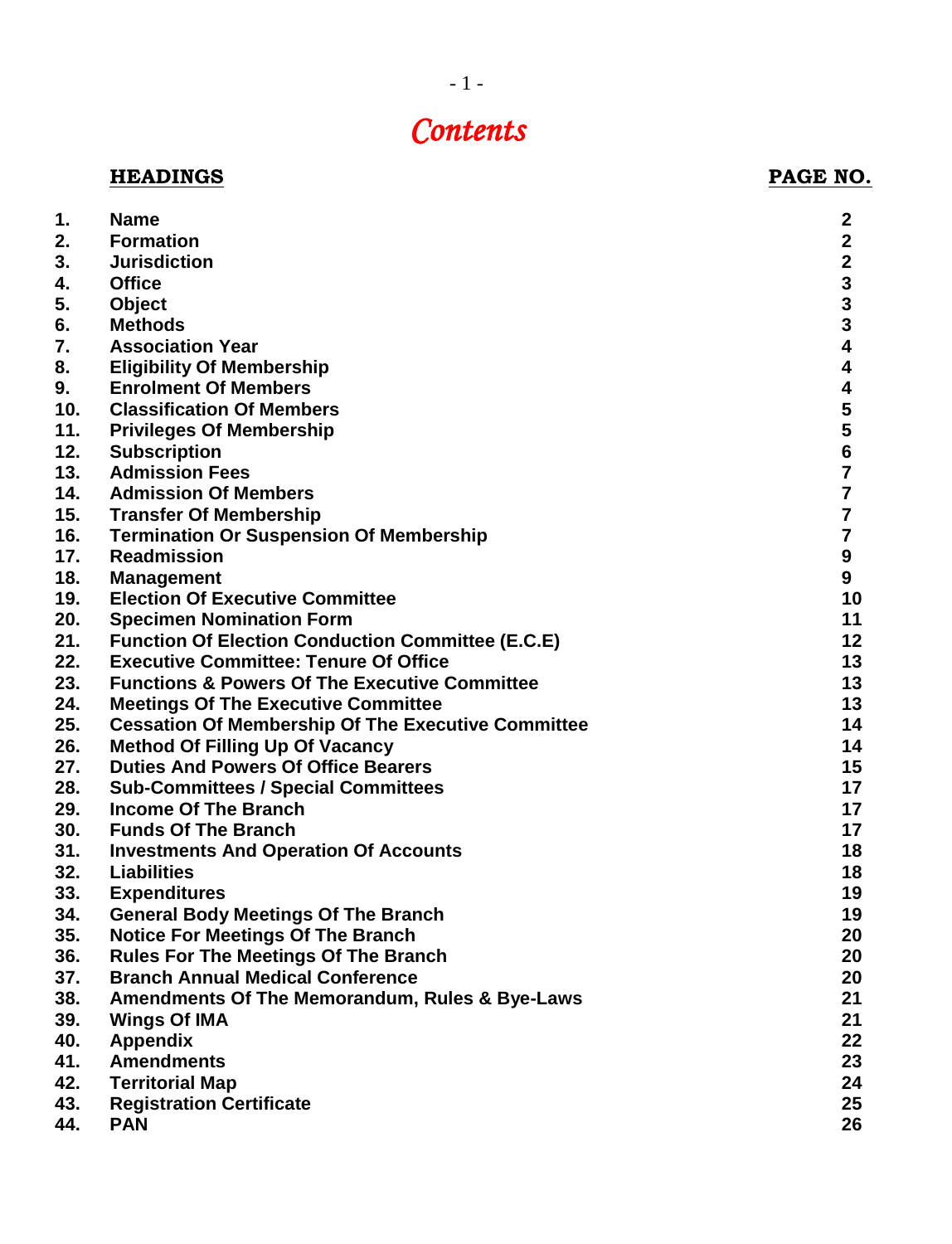

## BEHALA MEDICAL ASSOCIATION

**(Indian Medical Association, Behala Branch)**

**IMA House (Behala), 13, James Long Sarani, Nandan Pally, Barisha, Kolkata: 700 008. West Bengal**

## CONSTITUTION

The Branch shall consist of members whose names are on the register of the Members of the Branch at the time when these revised Rules and Bye Laws come into operation and of subsequent members, who shall be those persons who being eligible shall after the date of adoption of these Rules and Bye Laws of the Branch be duly elected in such manner and upon such conditions as may be prescribed from time to time by the Rules and Bye Laws.

## Rules & Bye Laws

#### **1.0 NAME:**

Indian Medical Association [IMA] is a Society registered under the Societies Registered Act XXI 1860 (Regn. No. 325 of 1934-35 at Calcutta dated 19.05.34) with its headquarters at IMA House, Indraprastha Marg, New Delhi: 110 001, India. The name of this Association, which is a local branch of the above shall be **"Behala Medical Association (Indian Medical Association, Behala Branch)"** hereinafter to be called as **"Branch"** recorded at IMA (HQ) with code **BGL-24.**

#### **2.0 FORMATION:**

**"Behala Medical Association"** is a registered Society registered under West Bengal Societies Registration Act 1960 with **Registration No.S/1L/81885 of 2011-2012 at Kolkata dated 26th July 2011.** It is formed under the Rules of the Indian Medical Association (HQ). It shall function as a local branch as per constitution of the IMA (HQ). The Rules & Bye-Laws of the IMA (HQ) shall apply in any matter not covered by Rules & Bye-laws of this Branch, as contained herein. It shall abide by the decisions and policies of the IMA (HQ) as laid down from time to time.

#### **3.0 JURISDICTION:**

- **3.1** The Branch shall function under the jurisdiction of the Indian Medical Association, Bengal State Branch, 11/3, Dr. Biresh Guha Street, Kolkata: 700 017 and shall relate with the Bengal State Branch as laid down from time to time by IMA (HQ).
- **3.2** The Branch shall have jurisdiction over the area covered by Kolkata Municipal Corporation, South Suburban Unit, Borough no. XIII & XIV and Behala East & Behala West Assembly Constituencies detailed in Rule 3.3.
- **3.3** The territory of the Branch is spread over entire South-West Kolkata City, covering 9 Post Offices namely New Alipore (Kol-53), Sahapur (Kol-38), Taratala (Kol-88), Parnasree (Kol-60), Behala (Kol-34), Barisha (Kol-8), Sarsuna (Kol-61), Thakurpukur (Kol-63) and Haridevpur (Kol-82).The territory of the Branch also covers Behala East and Behala West Assembly constituencies and Kolkata Municipal Corporation Ward numbers 78, 115-133 (20 KMC Wards). The area covers the full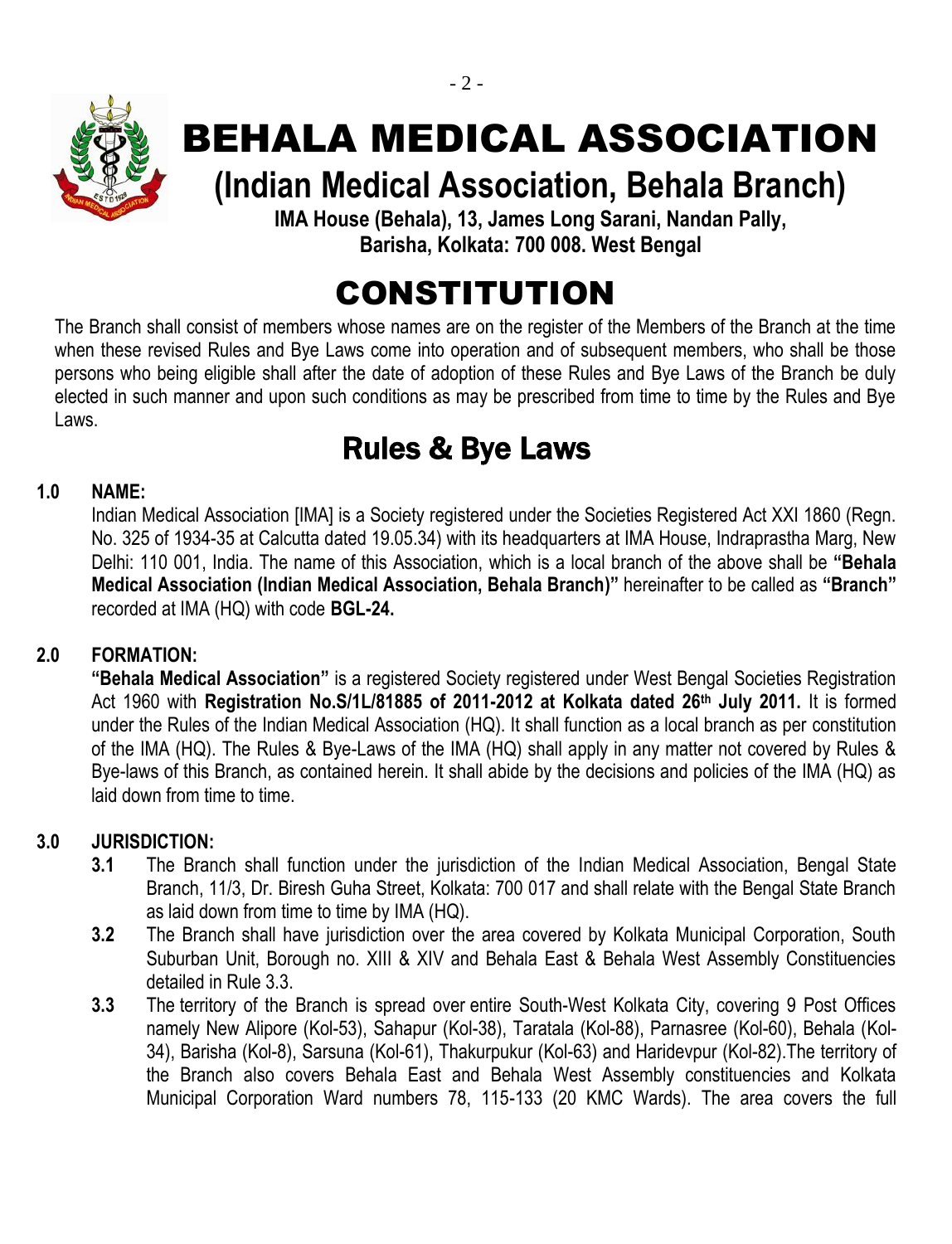jurisdiction of Behala, Parnasree, Thakurpukur and Haridevpur Police Stations and parts of New Alipore, Taratala and Mahestala Police Stations.

#### **4.0 OFFICE:**

The registered office of the Branch shall be located at IMA House (Behala), 13 James Long Sarani, Nandan Pally, Barisha, Kolkata: 700 008, West Bengal, India.

#### **5.0 OBJECTS:**

As a constituent local Branch of IMA (HQ), the objects of the Association are those as set forth in the Memorandum of Association of the said Indian Medical Association (HQ), viz.

- **5.1** To promote & advance medical & allied sciences.
- **5.2** To promote the improvement of public health & medical education in India.
- **5.3** To maintain honour and dignity and upholding of the interests of the medical profession.
- **5.4** To promote co-operation amongst the members thereof,
- **5.5** To work for the abolition of compartmentalism in medical education, medical services & registration in the country & thus to achieve equality among all members of the profession.

#### **6.0 METHODS:**

For the attainment, & in furtherance of the above objects & to create a fellowship among all members of the profession, the Branch may:

- **6.1** Hold periodical meetings & conferences of the Branch & of the medical profession in general in area covered by Kolkata Municipal Corporation, South Suburban Unit / Borough no. XIII & XIV and its neighborhood.
- **6.2** Arrange from time to time congresses, conferences, lectures, discussions, debate & demonstrations on any aspect of medical & allied sciences.
- **6.3** Publish & circulate publications & periodicals which shall be the official organ of the Branch of a character specially adapted to the needs of the medical profession and which shall undertake publicity and propaganda work of the branch through its columns and other literature in accordance with the objects of the branch. To supply materials to the Journal of the Indian Medical Association [JIMA].
- **6.4** Maintain a library in its premises for use of its members and maintain a Branch office.
- **6.5** Publish from time to time transactions and other papers embodying medical researches conducted by the members or under the auspices of the Branch.
- **6.6** Encourage research in medical & allied sciences, with grants out of the funds of the Branch, by the establishment of scholarships, prizes or rewards, and in such other manner as may from time to time be determined by the Branch.
- **6.7** Conduct educative campaign amongst masses of area covered by Kolkata Municipal Corporation (South Suburban Unit / Borough no. XIII & XIV) & Behala East & Behala West Assembly Constituencies in particular, in the matter of public health & sanitation, by co-operating with different public bodies working with the same object.
- **6.8** Organize medical corps for providing medical relief during epidemics & in times of emergency.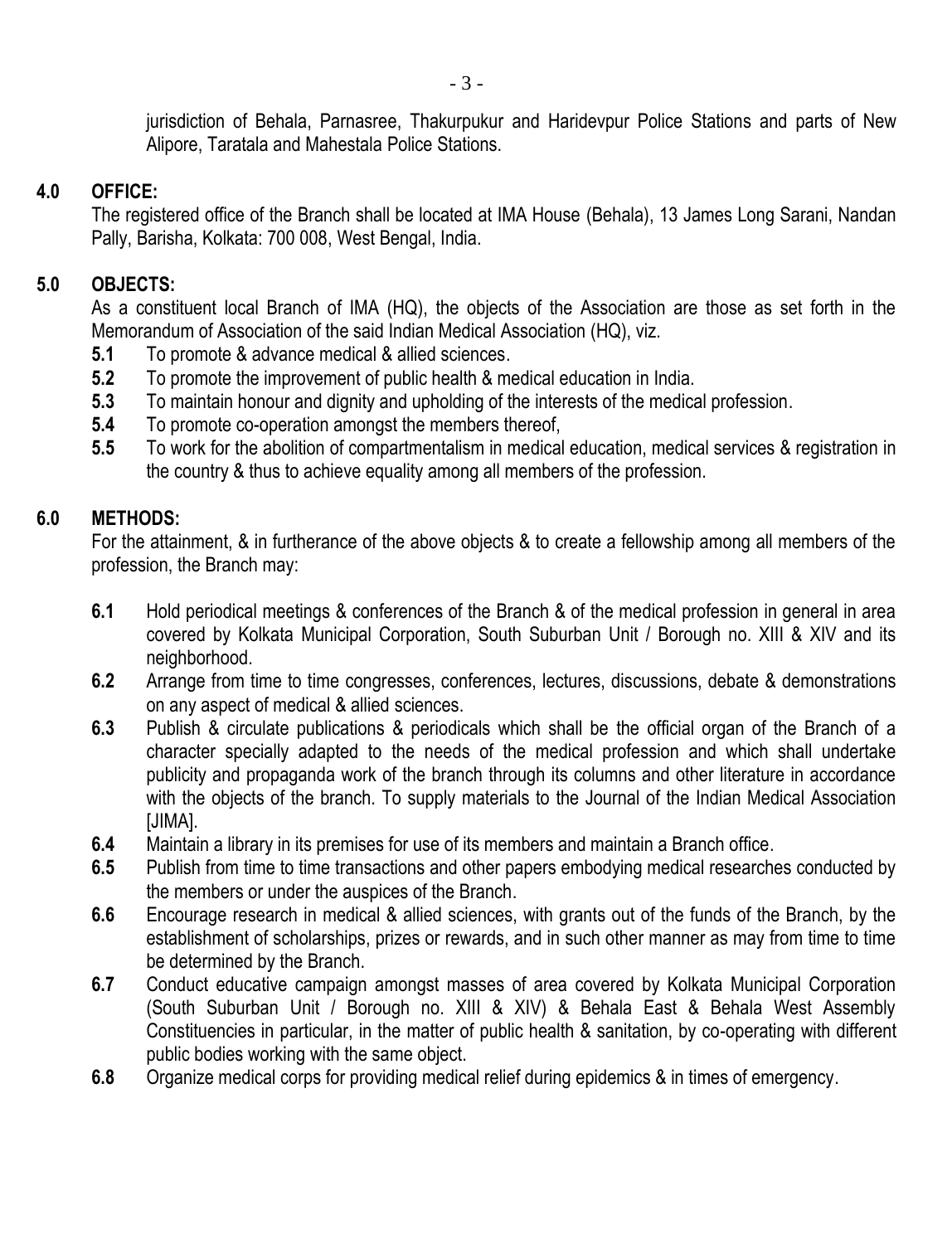- **6.9** Consider & express its views on all questions related to public health, medical education & medical profession, particularly of the area covered & initiate or keep an watch over or take steps or adopt such measures from time to time regarding the same as may be deemed expedient or necessary.
- **6.10** Purchase, take lease of or otherwise acquire, hold, manage, let, sell, exchange, mortgage or otherwise dispose of movable or immovable property of every description and all rights or privileges necessary or convenient for the purpose of the Branch and in particular any land, building, furniture, household or other effects, utensils, books, newspapers, periodicals, instruments, fittings, appliances, conveyance and accommodation as and when necessary or desirable in the interest of the Branch, sell, demise, let, hire-out, mortgage, transfer or otherwise dispose of the same.
- **6.11** Erect, maintain, improve or alter and keep in repair any building for the purpose of the Branch.
- **6.12** Borrow or raise money in such manner as the Branch may think fit and collect subscriptions and donations for the purposes of the Branch.
- **6.13** Invest any money of the Branch not immediately required for any of its objects in such a manner as may from time to time be determined by the Branch
- **6.14** Assist, subscribe to, or co-operate or affiliate or be affiliated to or amalgamate with any other public body whether incorporated, registered or not and having altogether or in part objects similar to those of the Branch.
- **6.15** Do all such things as are cognate to the objects of the Branch or are incidental or conducive to the attainment of the above objects.
- **6.16** Arrange for and meet the expenses for social gatherings of the members of the Branch
- **6.17** To see the interest of the medical personnel practicing or residing in the area covered by the Branch especially of its members.
- **6.18** The Branch shall initiate/organize programme; undertake research works to augment free social medical aids to the ailing population of the needy section of the locality.

For the attainment and furtherance of these, the Branch shall follow the methods, as laid down by IMA HQ/Bengal State Branch and shall abide by them and support the policies and activities of the Association.

#### **7.0 ASSOCIATION YEAR**

The Association year for financial purposes of the Branch shall be from 1<sup>st</sup> day of April of one calendar year to the 31st day of March of the following/next calendar year.

#### **8.0 ELEGIBILITY OF MEMBERSHIP**

- **8.1** Any person registered with a Medical Council in India on the basis of his/her medical qualification as defined in the Indian Medical Degrees Act 1916 (act VII of 1916) and included in the Schedules to the Indian Medical Council Act, as amended from time to time and approved by the Central Working Committee of IMA (HQ) for membership, shall be eligible for membership.
- **8.2** All interns having temporary registration, will be eligible to become members of the Indian Medical Association as defined in Rule 10.3

#### **9.0 ENROLMENT OF MEMBERS**

**9.1** All eligible members of the profession shall apply on a prescribed Membership Application (M.A) form to the Hon. Secretary General, IMA (HQ), who shall approve and accept the membership and intimate the same to all concerned offices of IMA. All such M.A forms shall be accompanied by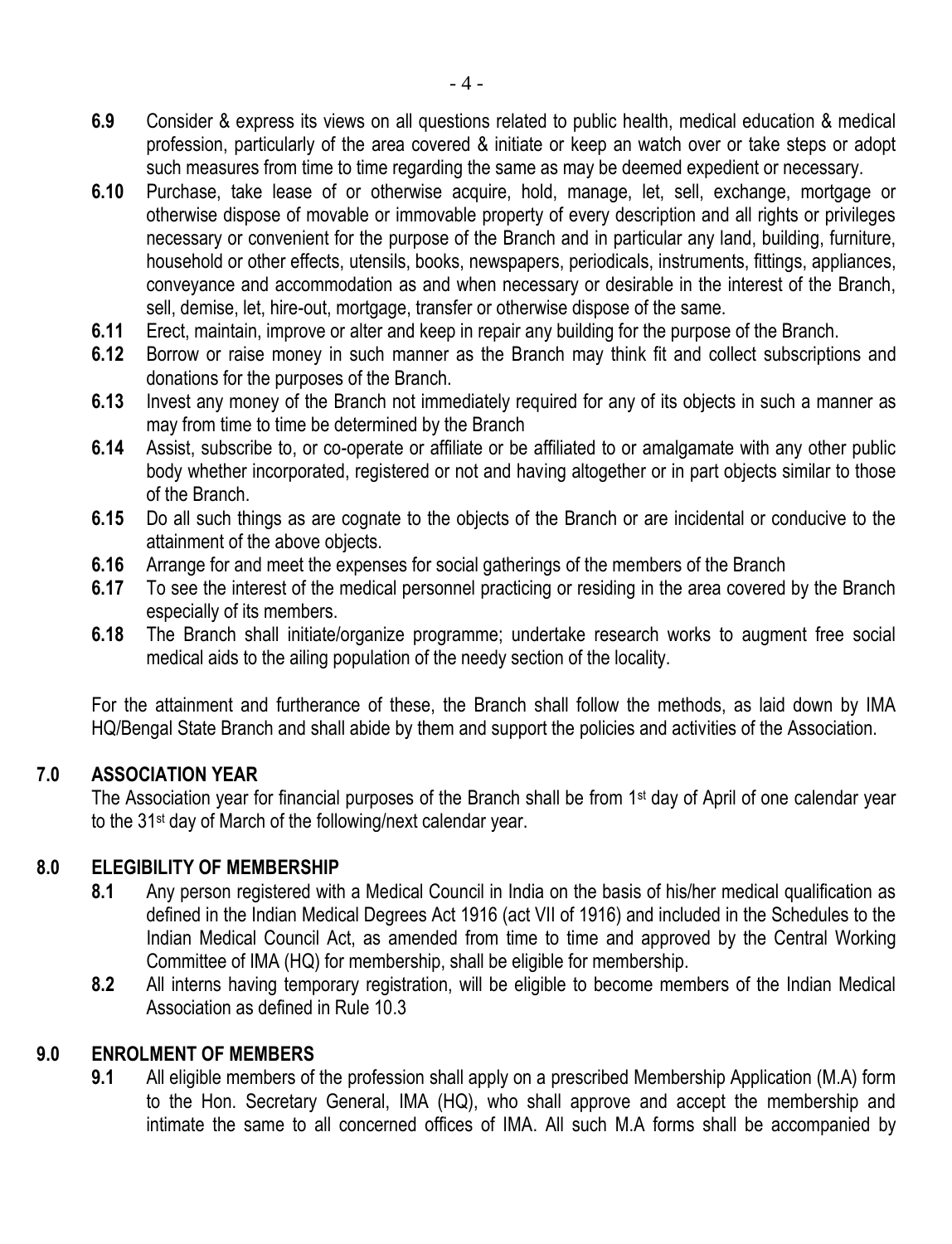Headquarter Fund Contribution (HFC) as laid down from time to time or in such manner as prescribed by Rule 15.0 with admission fee as prescribed by IMA (HQ)/Branch from time to time to be recommended & sent by the Hon. Branch Secretary, through Bengal State Branch.

**9.2** There shall be a register of all members of the Branch, which shall be maintained at the Branch office in such manner, and showing such particulars the State/Central Working Committee may prescribe from time to time.

#### **10.0 CLASSIFICATION OF MEMBERS**

**10.1 Annual Members**: Any person possessing Medical Qualification as mentioned in Rule 8.1 and residing, working or practicing within the area covered by Kolkata Municipal Corporation, South Suburban Unit / Borough no. XIII & XIV or its neighbourhood may on being duly admitted by submitting an M.A form through Hon. Branch Secretary, be an Annual Member after payment of the schedule fees and HFC/SFC as per IMA (HQ) rules as decided from time to time.

#### **10.2 Life Members**:

- **10.2.1** Any person, eligible to be an Annual Member may seek enlistment as a Life member by submitting an M.A form through Hon. Branch Secretary and pay the requisite Life Membership fees (a lump sum in lieu of yearly subscription as fixed by the General Body of the Branch) and HFC/SFC as per IMA (HQ) rules as decided from time to time.
- **10.2.2** An existing Annual Member may also transfer himself to Life Member on payment of the same requisite Life Membership fees and HFC/SFC as per IMA (HQ) rules as decided from time to time. He/she must clear all his/her dues to the branch before transferring to a Life Member.

#### **10.3 Intern Members**:

- **10.3.1** All interns otherwise eligible and registered temporarily with the various State Medical Councils under Indian Medical Council Act may be enrolled as intern members for the period of their temporary registration.
- **10.3.2** All intern members will be considered for regular membership on their obtaining full registration after completion of internship.
- **10.3.3** Intern member shall have all the privileges of membership of the Branch except
	- **10.3.3.1.** Right to vote.
	- **10.3.3.2.** Right to hold any elected office of the Branch.
	- **10.3.3.3.** Right to represent the Branch in any outside body in any capacity.
- **10.4 Honorary Members**: Any eminent member of the medical profession or any person of high scientific or literary attainments or any person who has rendered conspicuous service to the Branch or any person whose connection with the branch may be deemed desirable may, with his/her consent be an honorary member of the Branch, by election according to Rule 14.2
- **10.5 Associate Members**: The Executive Committee may elect any member of the Indian Medical Association who do not belong to this Branch as an Associate Member of this Branch according to the Rule 14.3

#### **11.0 PRIVILEGES OF MEMBERSHIP**

- **11.1 Annual Member** of the Branch shall have the right:
	- **11.1.1** To attend and take part in all General Meetings, Lectures, Discussions and Demonstration organized by the Branch, Bengal State Branch & IMA (HQ).
	- **11.1.2** To vote on all resolutions of the Branch.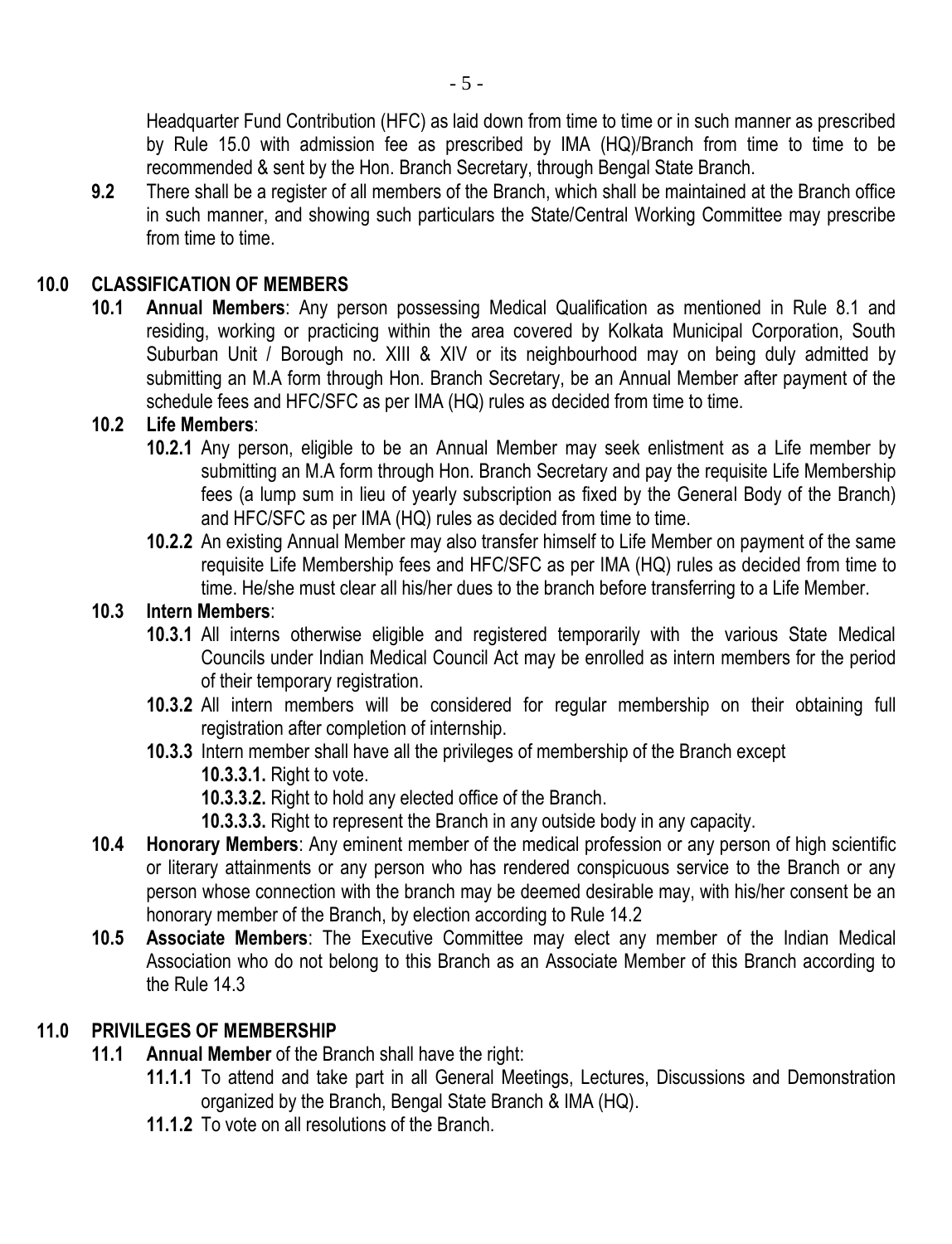- **11.1.3** To receive a free copy of the Journal of the Indian Medical Association.
- **11.1.4** To receive copies of all publications of the Branch free or at such rates as the Executive committee may fix from time to time.
- **11.1.5** To use the Branch Library and such premises as shall be set apart for the members (subjected to any bye-laws made by the Executive Committee).
- **11.1.6** To attend the Medical Conferences organized by IMA (HQ), Bengal State Branch & Branch, on such terms laid down by them.
- **11.1.7** To enjoy such other privilege (e.g. joining IMA Study tours, IMA Benevolent Fund or other Membership Services/Benefit Schemes) that may thereafter be conferred by the Association under specified conditions.
- **11.1.8** On termination of membership, a person shall automatically cease to hold office or appointment as he/she may be holding in the Branch.
- **11.1.9** All members shall enjoy any other privileges that may hereinafter be conferred by the State/Central Council.
- **11.2 Life Members:** shall enjoy the same rights & privileges as those of Annual Members. In addition, the Life Members will receive a Life Membership Certificate and an Identity Card along with a Life Membership number from the IMA (HQ)
- **11.3 Honorary, Associate, Intern Members**: shall have all the privileges like Annual members except
	- **11.3.1** They shall not be eligible to cast their vote to elect or to be elected as an office bearer.
	- **11.3.2** They will not be supplied by Journal of IMA
	- **11.3.3** They cannot represent the Branch in any outside body in any capacity.

#### **12.0 SUBSCRIPTION**

- **12.1** The amount of subscription per annum for all **Annual & New Life Members** shall be decided at the Annual General Meeting.
- **12.2** A member enrolled at any time during the year shall pay the full subscription for the year irrespective of the date of enrolment.
- **12.3** No concession will be admissible for candidates for re-admission in case there is a break of membership.
- **12.4** To avail of all the benefits intended for the Annual and New Life members' subscription is to be paid on or before 31st day of March of each year in advance for the next Association year. The Branch shall not be held responsible for the defaulting members.
- **12.5** Subscriptions are payable in advance and fall due at the beginning of association year on 1<sup>st</sup> day of April every year.
- **12.6 Honorary** members are exempted from paying any subscriptions.
- **12.7 Couple Members**: In cases where both the Husband & the wife are members of the Branch, the couple may pay one full subscription (at the higher rate, in case of difference in rates) and one-half subscription for the whole year. In such cases the couple shall receive only one copy of the Journal of Indian Medical Association (JIMA) between them.
- **12.8 Associate Members**: In cases of associate members the minimum annual subscription equals to the amount received as Branch Fund Contribution from ordinary members.
- **12.9 Headquarter Fund Contribution:** The Branch shall remit the HFC/SFC as per Rule no. 40.1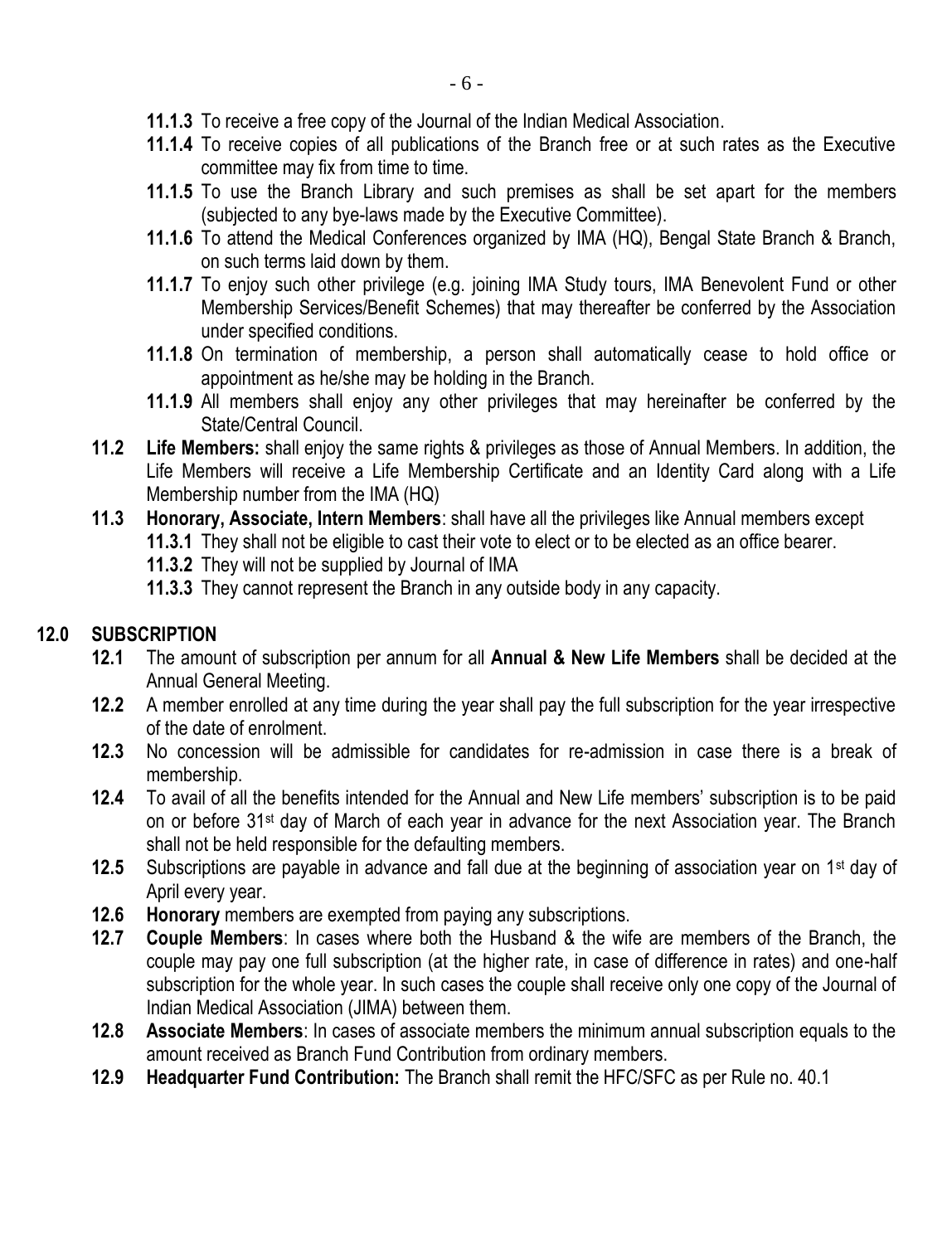#### **13.0 ADMISSION FEES**

The Annual, Life, Associate, Intern members of the Branch shall on admission or re-admission, pay prescribed fees termed "Admission Fees" as determined by the Executive Committee from time to time. The minimum "Admission Fees" for the Branch Fund will be equivalent to the "Admission Fees" of IMA (HQ) as prescribed by IMA (HQ) from time to time.

#### **14.0 ADMISSION OF MEMBERS**

**14.1 Annual Members**: Any person who is eligible for ordinary membership [Vide Rule nos. 8.1 and 11.1] and who wishes to become a member of this branch shall apply to the secretary in the Membership Application [M.A] form prescribed by I.M.A. (HQ.) along with requisite subscription.

The Hon. Branch Secretary shall place this application before the next meeting of the executive committee for scrutiny and submission of its recommendations to the Bengal State Branch in accordance with the rules and Byelaws of the IMA (HQ).

- **14.2** Election of **Honorary Members**: Proposals for election of Honorary Members may be made by ten valid Annual/Life Members to the Executive Committee which shall consider the proposal and place its recommendations before the next Annual General Meeting or at a Special General Meeting convened for the purpose. The election shall be considered valid only when at least two-thirds of the members present in the meeting vote in favour of the person proposed.
- **14.3 Associate Members**: Any member of this branch can propose and second the name of a person, eligible for Associate Membership [Vide rule 10.5]. Such proposals should be put in writing before the Executive Committee and shall also be accompanied by an application duly filled in and signed by the person wishing to get oneself enrolled as an Associate Member.
- **14.4 Intern Members**: Vide rule no. 10.3

#### **15.0 TRANSFER OF MEMBERSHIP**

- **15.1 TRANSFER FROM BGL-24 TO ANY OTHER BRANCH**: Any Member may transfer from this Branch to any other IMA Branches in India upon changing his/her permanent place of residence, work or practice. On clearance of all dues of the Association the branch shall issue a **"Clearance Certificate".** The Branch Fund Contribution shall be handed over to the member/transferred to the Branch to which he/she is taking transfer only on production of the original money receipt of the same. While issuing Clearance Certificate a notification should also be send to IMA (HQ) through Bengal State Branch.
- **15.2 TRANSFER TO BGL-24 FROM ANY OTHER BRANCH:** In case of transfer of a member from any other IMA Branches to BGL-24 he/she has to furnish the **"Clearance Certificate"** from his parent/issuing branch. He/she has to pay this Branch (BGL-24) the Branch Fund Contribution (BFC) at the rate prevailing at this Branch (BGL-24) during the transfer.
	- **15.2.1** In case the issuing / parent Branch transfers the previously paid BFC to BGL-24 along with Clearance Certificate he/she has to pay the difference amount only.
	- **15.2.2** In case the BFC from the issuing Branch is not received he/she shall have to pay the full BFC to this Branch at the rate prevailing at this Branch (BGL-24) during the time of transfer.
	- **15.2.3** In case the BFC from parent Branch is received after he/she has paid the BFC to BGL-24 he/she shall be refunded the amount received from his/her previous Branch.

#### **16.0 TERMINATION OR SUSPENSION OF MEMBERSHIP**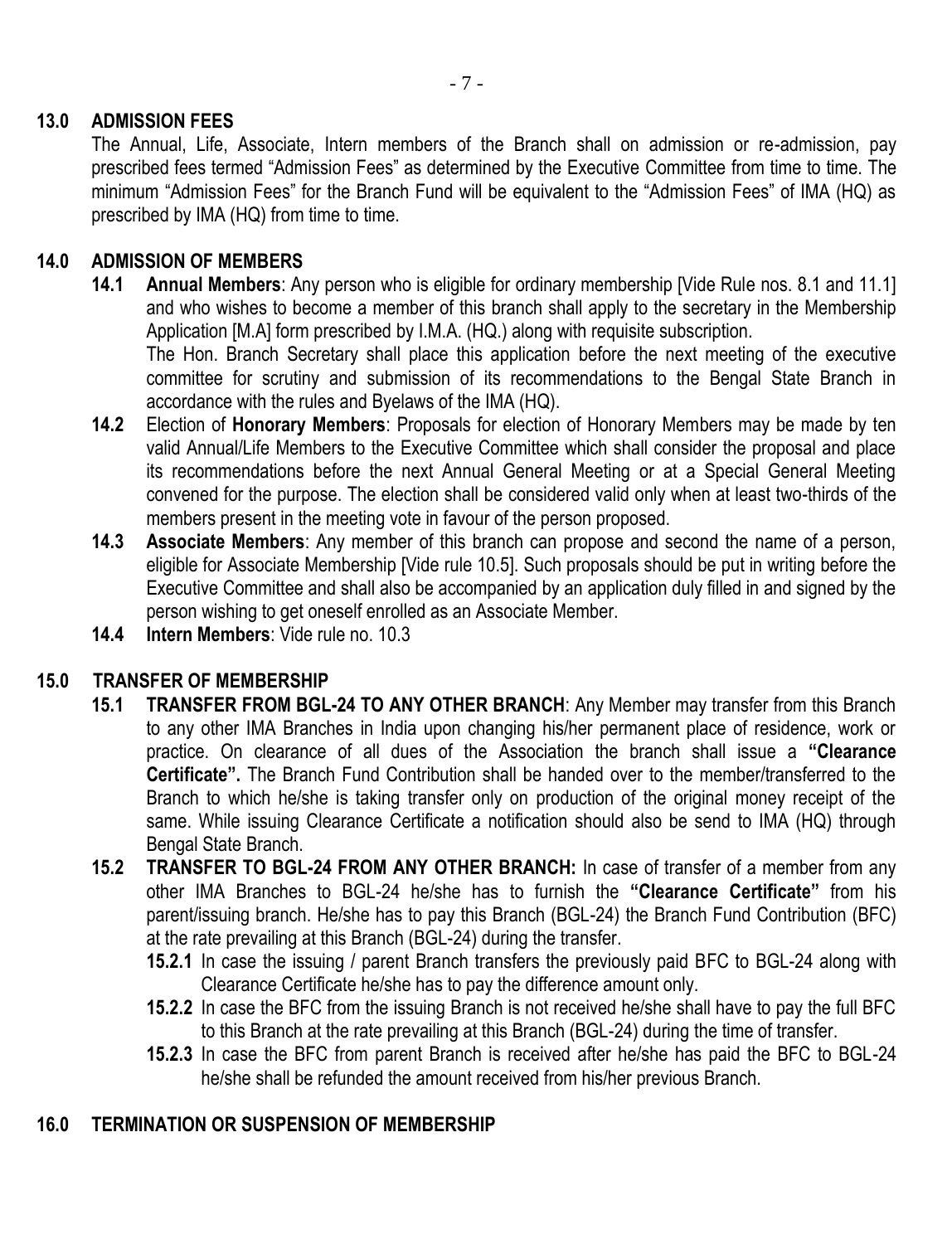- **16.1 By Resignation**: A member may at any time resign his/her membership of the Association by giving 30 days' notice in writing to the Hon. Branch Secretary, of his/her intention to do so. He/she must do so on payment of all money due from him/her to the Association. He/she must return all books, periodicals, papers and other properties of the Branch/Association, which may be in his/her possession.
- **16.2 By Non Payment of Subscription**: If the yearly subscription owing to the Branch by a member is not paid by 30<sup>th</sup> April of that association year he/she will be informed by a notice in writing to the effect, and his/her privileges shall be ceased after one month of such notice, in the event of non-payment of his/her dues in full by then. If the sum remains still unpaid after one month of the notice, the Hon. Branch Secretary shall report his/her name to the Executive Committee. The Executive Committee may delete his/her name from the list of members, and report the action taken to the IMA (HQ) through Bengal State Branch. Such a defaulting member, seeking re-admission later on shall have to pay all arrears of subscriptions along with his/her application for re-admission as stipulated in Rule no. 17.
- **16.3 By Removal**: On the report against a Member of gross indiscretion or professional misconduct or of such acts as may be detrimental or prejudicial to the honour and interest of the medical profession in general, of this Branch in particular or Association in general or willful and persistent refusal by member to comply with the decisions and directions of the Executive Committee or also of the rules and Bye-Laws of the Branch/Association, the Executive Committee may ask him/her to submit a written explanation of his or her conduct. In the event of his/her explanation found unsatisfactory the member may be asked either to apologize or to resign from the Branch.
	- **16.3.1** If the member is agreeable, his apology/resignation shall be accepted. The decision of the Executive Committee should be ratified by the General Body of the Branch and should be sent to the Bengal State Branch with a confidential note giving details of the case for future reference.
	- **16.3.2** In the event of non-refusal of the said member to either apologies or to resign, when asked to do so the Hon. Branch Secretary, in consultation with the President, shall call a Special General Body Meeting as per Rule 34.3 to consider the case. A copy of the above Special GBM should also be given to the member and he/she should be given an opportunity to explain his/her conduct if he/she desires to do so. If at the meeting  $3/4<sup>th</sup>$  of the members present and voting, record their votes in favour of deletion of his/her name from the register of membership, the resolution shall be first sent to the Bengal State Branch with a confidential note giving details of the case for future reference.
	- **16.3.3** The State Working Committee or the State Council in its meeting will decide to forward it to the Central Council/Central Working Committee for confirmation. In the meantime he/she shall be temporarily suspended from enjoying all privileges of the membership.
- **16.4 On the ground of conviction in a Court of Justice**: Ipso facto,
	- **16.4.1** Upon sentence after conviction in a court of justice for any crime entailing moral turpitude
	- **16.4.2** Upon being de-registered by any Medical Council in India on the ground of unethical conduct, from the date of de-registration and for the period of de-registration (except in the case of nonpayment of renewal fees, if any) in the registration council, or
	- **16.4.3** Upon forfeiture through misconduct, of the medical qualification by virtue of which he/she became eligible for membership; the name of such member shall be removed from the Branch register.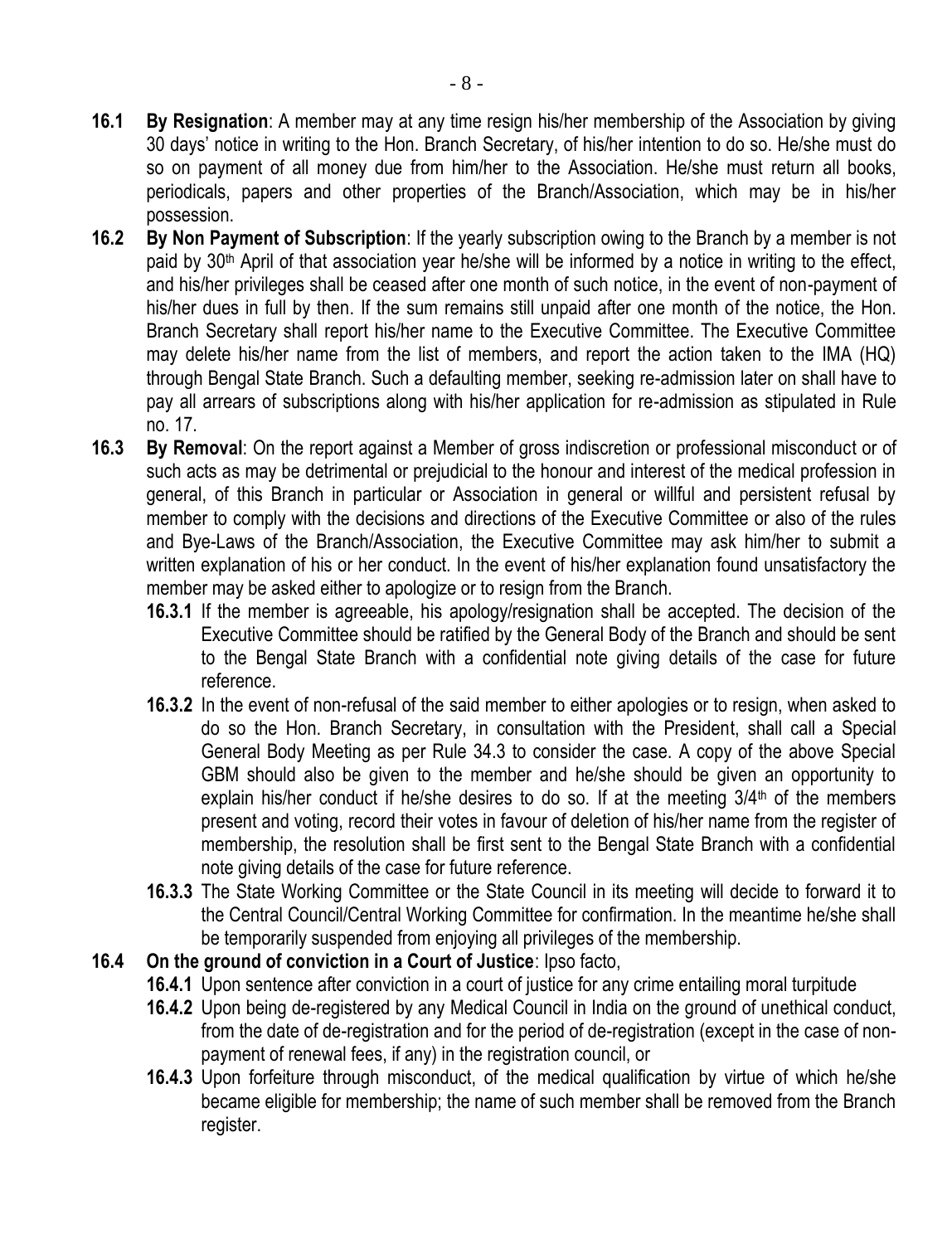**Note:** It may be noted that membership is that of IMA (HQ) and it is the Working Committee of the IMA (HQ), which is the only authority to suspend/terminate membership, and privileges of membership as per Rules & Bye-Laws of IMA (HQ). The Branch shall have no such authority and shall submit its recommendation in the manner as provided in the Rules and Bye-Laws of IMA (HQ). The Branch has to wait for the reply from the Central Working Committee.

#### **17.0 READMISSION**

- **17.1** Members, who have resigned under the Rule 16.1 may on application being made for that purpose, be re-admitted.
- **17.2** No person who has ceased to be a member by reason of non-payment of his/her subscriptions and other dues, shall be eligible for re-admission until he/she has paid all arrears of subscriptions and other money due from him/her to the Branch/Association on the date when his/her membership had ceased.
- **17.3** A member whose name has been removed under Rule 16.3 may be re-admitted on the expiry of 2 years or thereafter provided Ten valid members of the Branch testifying to his good conduct during the intervening period support his application for re-enrolment. He/she must also submit a written apology acceptable to the Branch
- **17.4** In cases of termination of membership coming under Rule 16.4, readmission should only be possible subsequent to a person's name being re-entered in the Medical Register.

#### **18.0 MANAGEMENT**

**18.2** 

**18.3** 

The Branch shall govern its affairs through an Executive Committee (E.C) comprising the following in such manner as it decides within the framework of these Rules and Byelaws.

#### **The Branch Executive Committee comprises of**

#### **18.1 ELECTED OFFICE BEARERS**

| President                                                                  | One                                                  |  |  |  |  |
|----------------------------------------------------------------------------|------------------------------------------------------|--|--|--|--|
| Vice-President                                                             | <b>Three</b>                                         |  |  |  |  |
| Hon. Branch Secretary                                                      | <b>One</b>                                           |  |  |  |  |
| Hon. Joint Secretaries                                                     | <b>Three</b>                                         |  |  |  |  |
| Hon. Finance Secretary / Treasurer                                         | <b>One</b>                                           |  |  |  |  |
| Hon. Joint Finance Secretary / Jt. Treasurer                               | <b>One</b>                                           |  |  |  |  |
| <b>MEMBERS</b>                                                             |                                                      |  |  |  |  |
| Members of Executive Committee                                             | Twelve                                               |  |  |  |  |
|                                                                            |                                                      |  |  |  |  |
| Regular Central Council Members: Number as per Rule no. 40.3.1             |                                                      |  |  |  |  |
| Alternate Central Council Members: Number as per Rule no. 40.3.1<br>18.2.4 |                                                      |  |  |  |  |
| <b>EX-OFFICIO MEMBERS</b>                                                  |                                                      |  |  |  |  |
|                                                                            | State Council Members: Number as per Rule no. 40.3.2 |  |  |  |  |

- **18.3.1** Immediate Past President
- **18.3.2** Immediate Past Secretary
- **18.3.3** Members of State Working Committee (any member of this Branch)
- **18.3.4** Members of Central Working Committee (any member of this Branch)

#### **18.4 CO-OPTED & INVITED MEMBERS**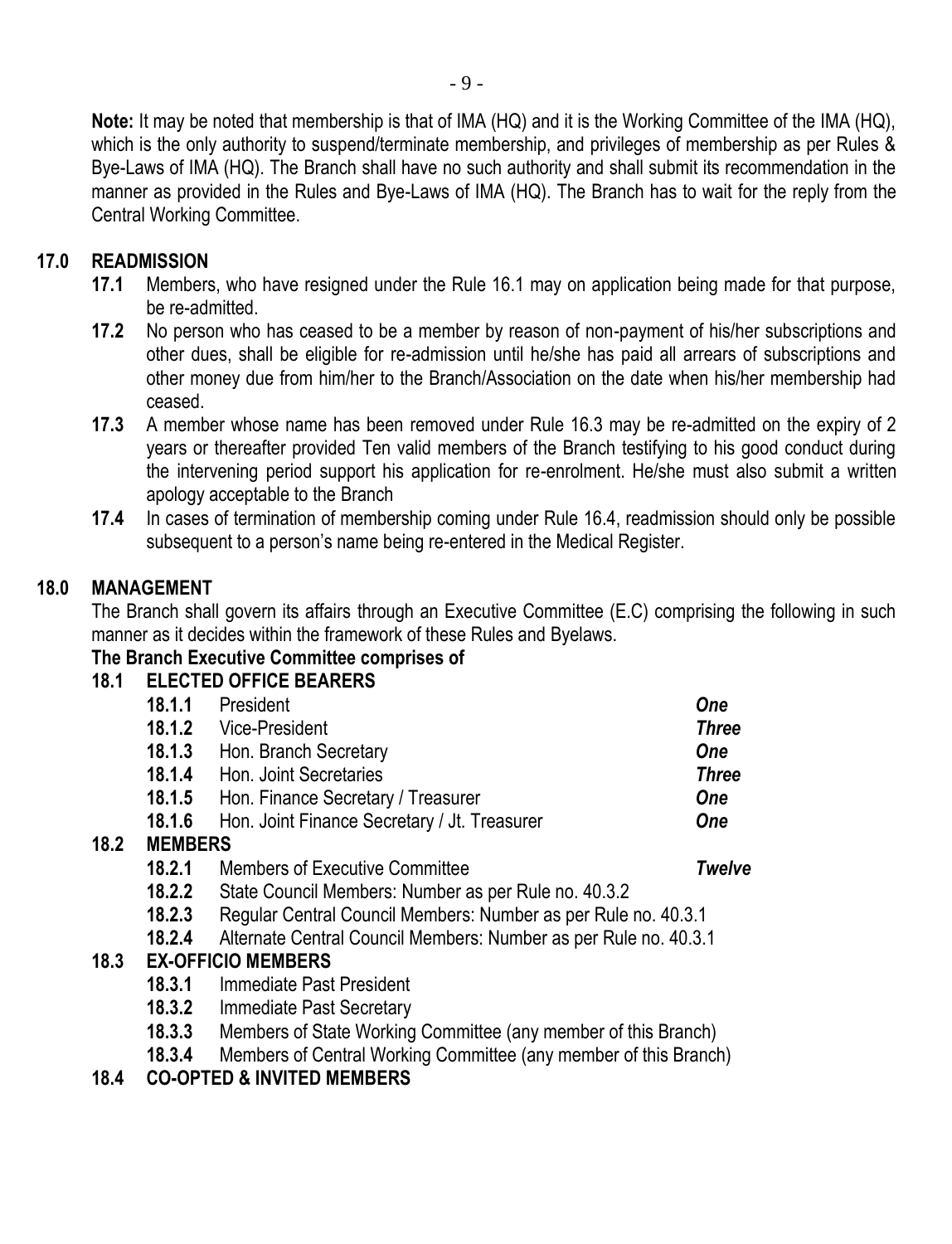President in consultation with the Hon. Branch Secretary may co-opt maximum **two** members for Executive Committee and invite any member of this Branch in any Ordinary, Special, Emergency Executive Committee meetings or any sub-committee meetings as invitee.

#### **19.0 ELECTION OF OFFICE BEARERS, MEMBERS OF EXECUTIVE COMMITTEE, STATE COUNCIL MEMBERS & CENTRAL COUNCIL MEMBERS:**

- **19.1** No member shall be qualified to be elected as an office bearer or a member of the Executive Committee of the Branch unless he/she fulfils the criteria mentioned in 19.3 and amendments in 41.0
- **19.2** An ordinary member shall not be entitled to vote at the Annual General Election of the Executive Committee, unless such member has; for the forthcoming association year for which such election is held, paid in advance, his/her subscription on or before the 31<sup>st</sup> day of January of the same calendar year in which election is held.
- **19.3** Minimum requirement of the Office Bearers for contesting Annual General Election of the Branch:
	- **19.3.1 President**  should be continuously uninterrupted member of the branch for at least 6 years and Office Bearer for a term.
	- **19.3.2 Vice-President** Should be continuously uninterrupted member of the branch for at least 6 years.
	- **19.3.3 Hon. Branch Secretary** Should be continuously uninterrupted member of the branch for at least 5 years and Hon. Joint Secretary or Finance Secretary for a term.
	- **19.3.4 Hon. Finance Secretary / Treasurer**  Should be continuously uninterrupted member of the branch for at least 3 years.
	- **19.3.5 For any other posts** Should be member of the Branch uninterrupted for at least 2 full years
- **19.4 Date of Annual General Election**: The Annual General Election of the Branch (to elect Office Bearers, Member of Executive Committee, State Council Member & Central Council Member) shall ordinarily take place on or before the 15<sup>th</sup> day of March of each year or at any such date as the outgoing Executive Committee may fix.
- **19.5 Criteria for valid voters & contestants**: Any member who have paid up their subscriptions in advance, for the Association Year for which election is held, in full by 31<sup>st</sup> day of January of the same calendar year will be eligible to vote and to contest in the election as valid member.
- **19.6 List of eligible voters**: The Executive Committee will prepare the list of eligible voters and publish it within 10<sup>th</sup> working day after 31<sup>st</sup> day of January in the office of the Branch.
- **19.7 Invitation for Nomination**: The Hon. Branch Secretary or before 12th day of February each year shall invite nomination for the Executive Committee of the Branch.
- **19.8 Submission of Nomination papers**: All nominations must reach the Office of the Election Conduction Committee after duly proposed & seconded by valid members on or before  $27<sup>th</sup>$  day of February of the same calendar before 5.00pm.
- **19.9 Scrutiny of Nomination Papers**: The date of Scrutiny of Nomination Papers shall be 2 (Two) working days after the last date of submission of Nomination Papers.
- **19.10 Withdrawal of Nomination Papers**: The Date of Withdrawal of Nomination Papers shall be 3 (Three) working days after the date of Scrutiny.
- **19.11** There shall be a gap of at least clear 10 (Ten) days between the date of withdrawal and the date of Annual General Election.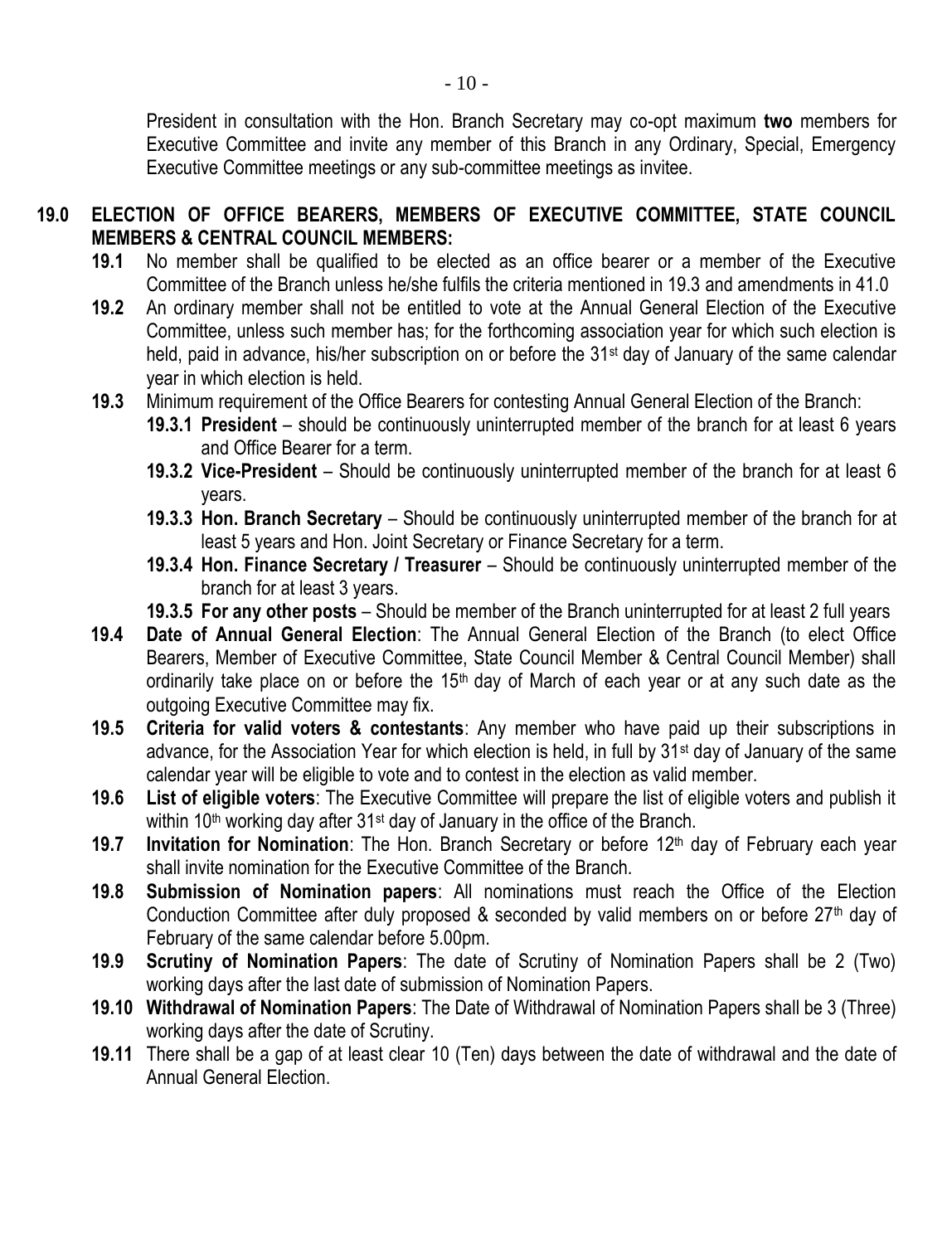**19.12 Formation of Election Conduction Committee**: The Executive Committee at a meeting held by the last week of January shall fix up the above-mentioned dates (Vide Rule no 19.4 to 19.11) and shall form an Election Conduction Committee (E.C.C) to transact all the Business of the Election.

### **20.0 SPECIMEN NOMINATION FORM**

|                                                         | <b>NOMINATION FORM</b><br><b>FOR BEHALA MEDICAL ASSOCIATION</b><br>(Indian Medical Association, Behala Branch)<br>ELECTION FOR THE FORMATION OF THE EXECUTIVE COMMITTEE<br>FOR ASSOCIATION YEAR |  |
|---------------------------------------------------------|-------------------------------------------------------------------------------------------------------------------------------------------------------------------------------------------------|--|
| I, DR.                                                  |                                                                                                                                                                                                 |  |
|                                                         |                                                                                                                                                                                                 |  |
|                                                         |                                                                                                                                                                                                 |  |
|                                                         |                                                                                                                                                                                                 |  |
|                                                         |                                                                                                                                                                                                 |  |
| FOR THE POST OF <u>___________________________</u>      | IN THE ANNUAL GENERAL ELECTION OF BEHALA MEDICAL ASSOCIATION (INDIAN MEDICAL                                                                                                                    |  |
|                                                         | ASSOCIATION, BEHALA BRANCH) FOR THE ASSOCIATION YEAR <b>ACCOMMUNIST ASSOCIATION</b>                                                                                                             |  |
| <b>SIGNATURE OF THE PROPOSER</b><br><b>SECONDED BY:</b> |                                                                                                                                                                                                 |  |
| <b>SIGNATURE OF THE SECONDER</b>                        |                                                                                                                                                                                                 |  |
| I, DR.                                                  | <b>DECLARATION BY THE CANDIDATE</b>                                                                                                                                                             |  |
|                                                         | LIFE MEMBER OF BEHALA MEDICAL ASSOCIATION (IMA BEHALA BRANCH) WITH LIFE MEMBERSHIP                                                                                                              |  |
| GIVE MY CONSENT TO THE ABOVE PROPOSAL.                  |                                                                                                                                                                                                 |  |
| DATE:                                                   | <b>SIGNATURE OF THE CANDIDATE WITH SEAL</b>                                                                                                                                                     |  |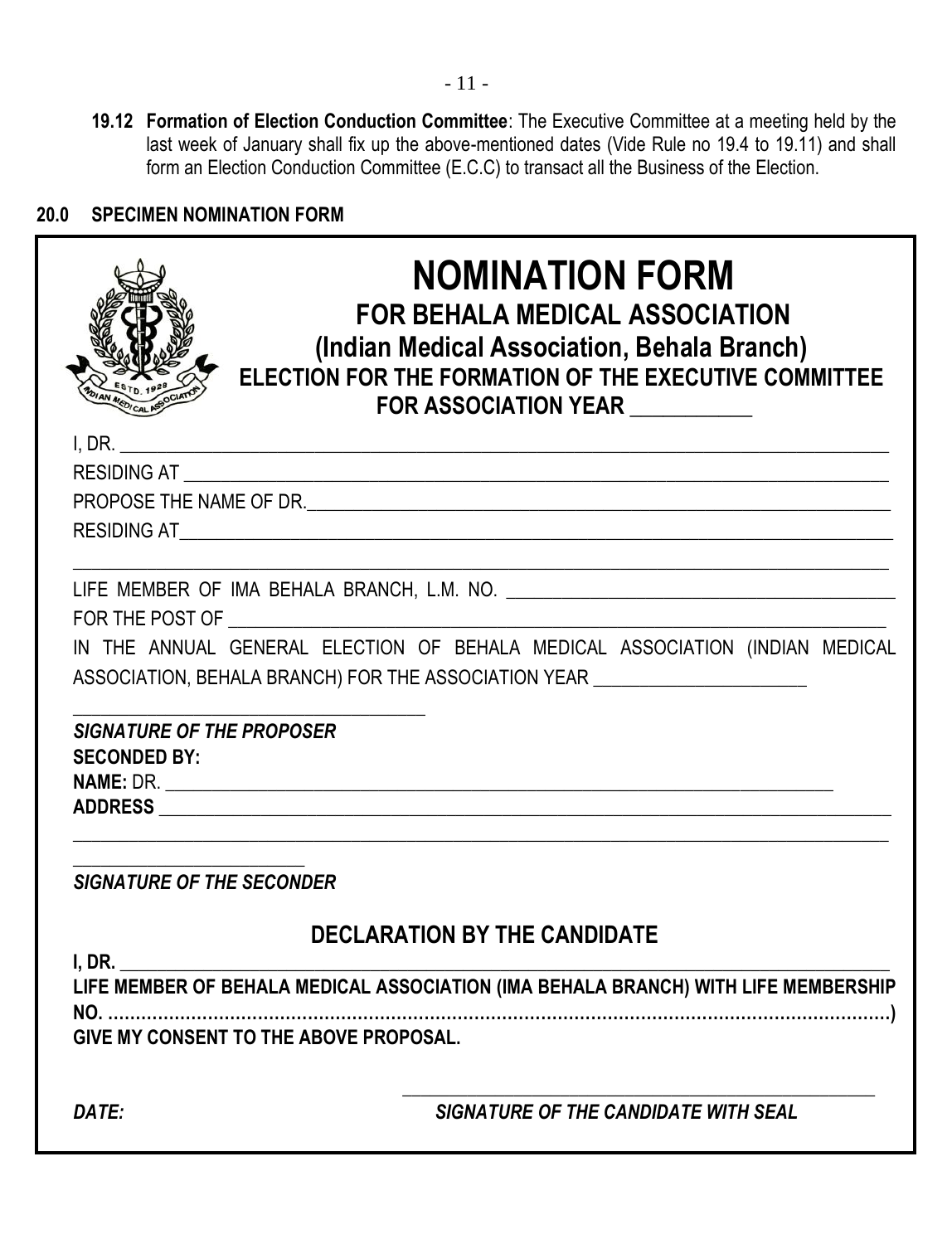#### **21.0 FUNCTION OF ELECTION CONDUCTION COMMITTEE (E.C.C)**

- 21.1 The Election Conduction Committee (E.C.C) shall have a Chairman and two members; none of them shall be a candidate or agent of any candidate for the Annual General Election but should be a valid voter of the Branch.
- **21.2** The E.C.C shall prepare a final electoral roll on the basis of the valid members (i.e. Life & Ordinary members who have paid their subscription within 31st January of that year for the next Association year for which election is held) and be made available for inspection to all in the Notice Board of the Branch.
- **21.3** Any claim for insertion of a name or any objection against any entry in the provisional electoral roll shall be proposed in writing to the E.C.C within one week from the date of publication of the valid list.
- **21.4** The final electoral roll made shall remain valid for all fresh election till the publication of the next electoral roll.
- **21.5** The nomination paper must reach the office of the Branch on or before the last date of submission of nomination papers before 5.00pm.
- **21.6** No nomination paper shall be valid unless it

**21.6.1** is signed and stamped by the candidate signifying his/her consent.

**21.6.2** is signed by one valid voter as Proposer & another valid voter as Seconder of the candidate. **21.6.3** the office for which the candidate is set up is mentioned.

- **21.7** After scrutiny and withdrawal of the nomination papers the E.C.C. will publish valid list of the candidates for incoming Executive Committee of the Branch, which shall be put up in Branch Notice Board. In the event of contest, the list shall be put up at least five days before the day of election.
- **21.8** An objection to an intending voter regarding his/her eligibility to vote or his/her identification shall be summarily decided by the E.C.C. who may for this purpose take such evidence as may be available on the spot.
- **21.9** Election shall be held by secret Ballot by personal presentation only. No proxy or postal ballot is accepted.
- **21.10** The Branch office shall be the Polling Centre, which shall remain open from 2.00pm to 5.00pm on the day of the Annual General Election for casting votes.
- 21.11 On the conclusion of the polling process the E.C.C. shall there upon with the assistance of other members who are not candidate themselves, in the presence of the candidates or their authorized agents, if any, open the ballot boxes, scrutinize and count the votes, the same evening.
- **21.12** After counting the valid votes, in the same evening, the E.C.C. shall declare the candidates elected who has polled the highest number of votes for each post.
- **21.13** In the event of tie, the winning candidate will be decided on the basis of lottery conducted by the E.C.C, the same evening.
- **21.14** The E.C.C. shall hand-over a list of elected members of the New Executive Committee to the outgoing President who shall formally declare them elected at the Annual General Meeting.
- **21.15** The E.C.C. shall dispose of any complain or dispute raised by any member as they deem fit. However the member shall have the right to appeal to the President, if he is not a candidate against the E.C.C. If the President himself is a candidate the member may appeal to the State President.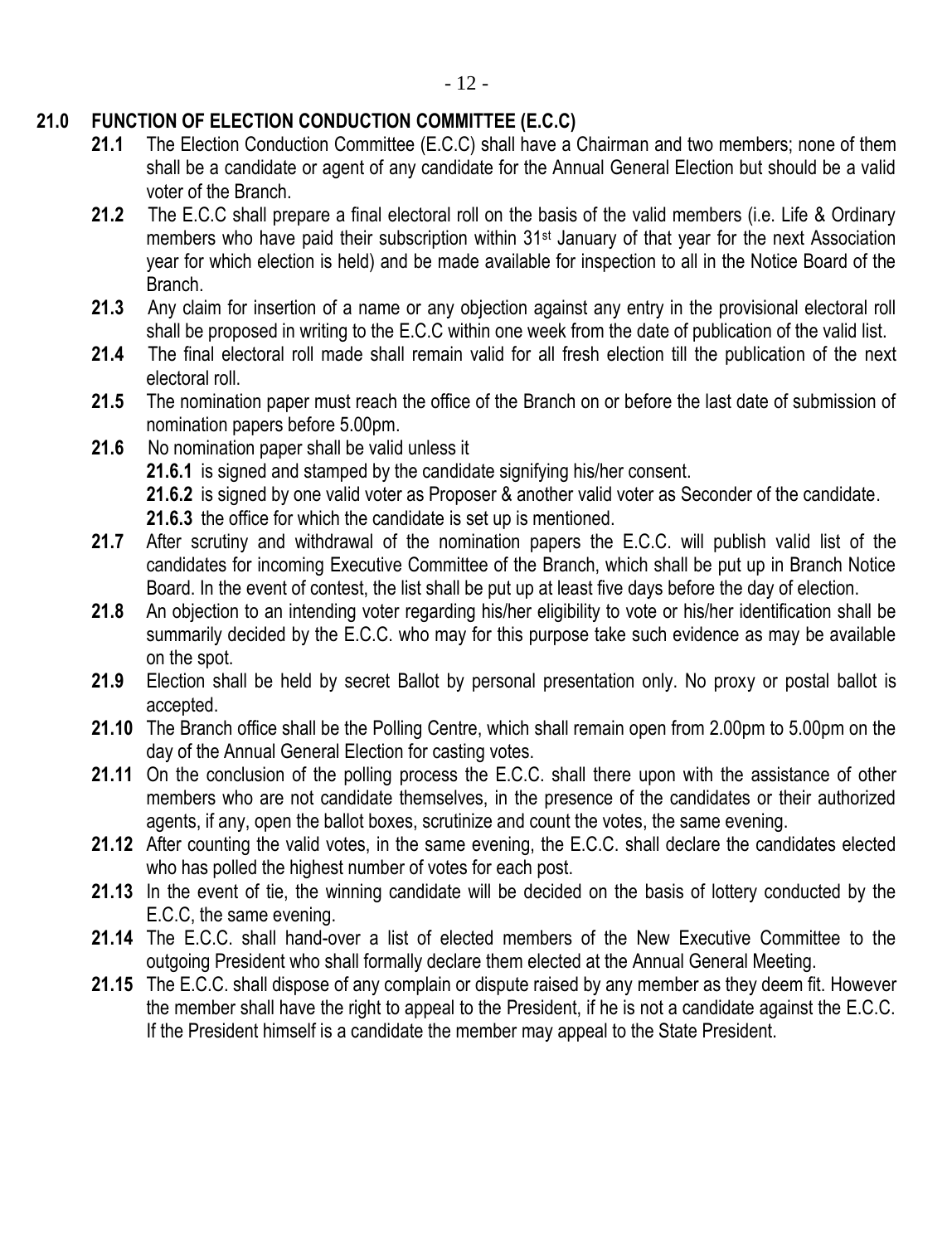#### **22.0 EXECUTIVE COMMITTEE: TENURE OF OFFICE**

The Executive Committee shall come into office immediately at the Annual General Meeting and shall hold office for one full year or until the next Annual General Meeting or till their successor assumes office as per Rule. The members & office-bearers shall however, be eligible for re-election.

#### **23.0 FUNCTIONS & POWERS OF THE EXECUTIVE COMMITTEE**

- **23.1** The Executive Committee shall act on behalf of the Branch and shall be vested with the power of general management.
- **23.2** It shall appoint Committees and Sub-Committees for various activities and functions.
- **23.3** It shall express views on behalf of the Branch when asked for by the IMA (HQ) or Bengal State Branch.
- **23.4** It shall oversee the financial management of the Branch & authorize payments and/or disbursement of funds as provided in these rules and for such other activities as decided by the Branch from time to time.
- 23.5 The Executive Committee shall
	- **23.5.1** Frame Bye-Laws.
	- **23.5.2** Lay down procedures for the day-to-day functioning of the Branch.
	- **23.5.3** Conduct yearly elections
	- **23.5.4** Excise all other powers as may be conductive to the Branch within the framework of these Rules.
	- **23.5.5** Perform any other function specially entrusted to it by the General Body of the members.
- **23.6** Without prejudice to the general powers conferred by the preceding clause herein the Executive Committee shall have power:
	- **23.6.1** To initiate framing, altering, and repealing of Rules and Byelaws and to make any necessary consequential changes in these rules.
	- **23.6.2** To appoint Committees and Sub-Committee for various activities and functions of the Branch
	- **23.6.3** To represent any matter in which they consider the interests of the Branch or of the medical profession (especially in the area covered by Kolkata Municipal Corporation, South Suburban Unit/Borough no. XIII & XIV or its neighbourhood) is affected, before the Government, public bodies or any authority properly constituted.
	- **23.6.4** To appoint or remove any appointed salaried employees of the Branch.

#### **24.0 MEETINGS OF THE EXECUTIVE COMMITTEE**

- **24.1 Ordinary Executive Committee Meetings**: The meetings of the Executive Committee shall ordinarily be held once in two months. Generally presence of one-third members of the Executive Committee forms the quorum. The Hon. Branch Secretary shall convene all meetings of the Executive committee. Notice should be circulated by website notification, short messaging service (sms), e-mail, circular, peon book, land phone, mobile phone or fax mentioning the date, time, place and agenda to be prepared by the Hon. Branch Secretary in consultation with the President. A Clear 5 (five) days notice shall be given to the members of the Executive Committee.
- **24.2 Extra-ordinary or Emergent Executive Committee Meetings**: The Hon. Branch Secretary in consultation with the President may call the Emergent Executive Committee meeting by a notice of 24 Hrs. only to discuss & decide specific agenda. The Hon. Branch Secretary may call such meetings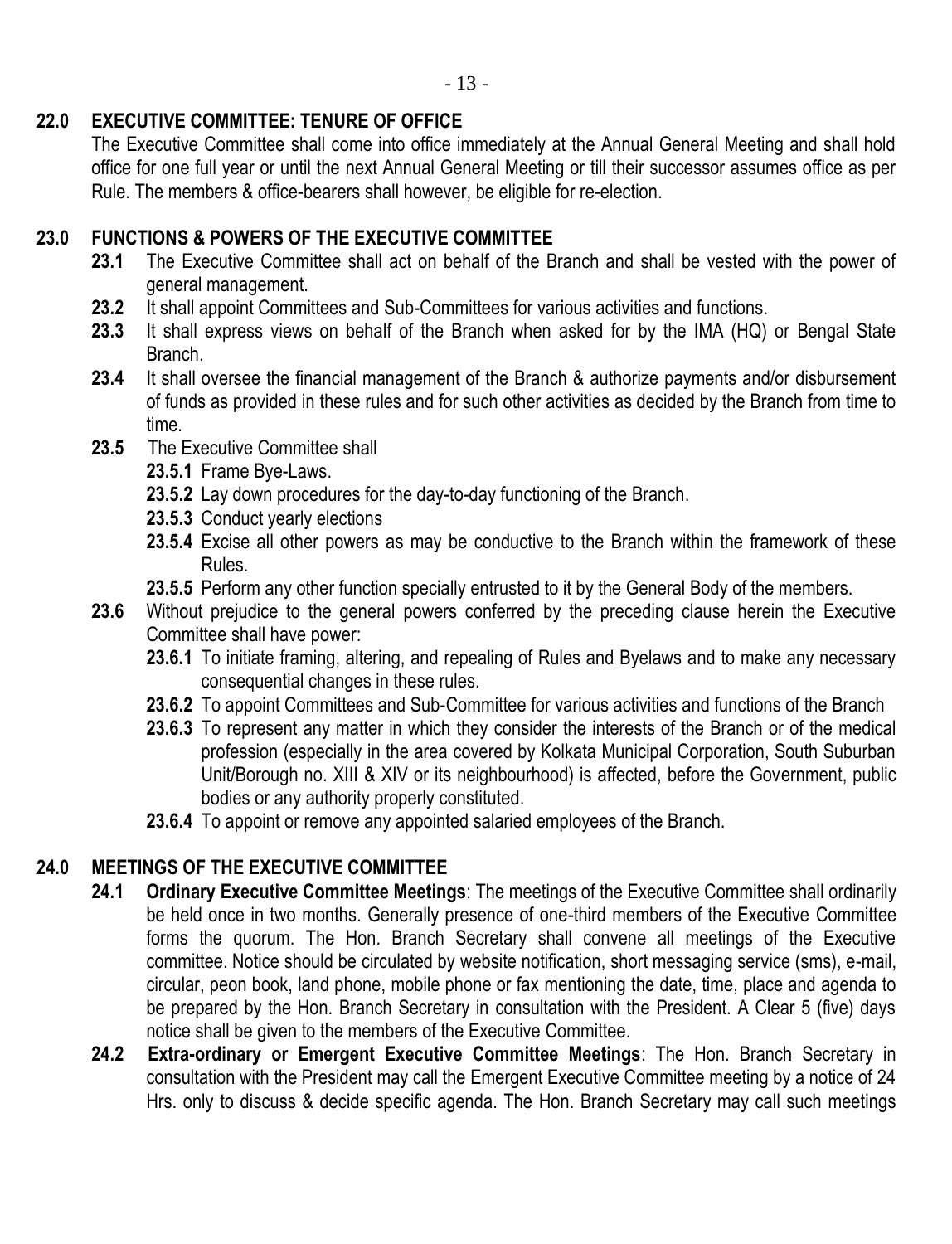even over e-mail followed by short messaging service (sms), land phone, mobile phone or fax instead of normal circular.

**24.3 Special / Extended Executive Committee Meetings**: The Hon. Branch Secretary in consultation with the President may call the Special / Extended Executive Committee meeting whenever necessary by a notice of 3 days only to discuss & decide specific item/items following the Rules 24.2

#### **25.0 CEASSATION OF MEMBERSHIP OF THE OFFICE BEARERS AND MEMBERS OF THE EXECUTIVE COMMITTEE**

- **25.1 By Resignation**: Any Office Bearers or member of the Executive Committee may resign his/her seat at any time by giving a 30 days notice/resignation letter to the Hon. Branch Secretary without giving any reason whatsoever. Hon. Branch Secretary may resign from his/her seat by a similar resignation letter to the President.
- **25.2 By Removal**: On the report, against an Office-Bearer or a Member of the Executive Committee,
	- **25.2.1** Of gross indiscretion or professional misconduct or of such acts as may be detrimental or prejudicial to the interest of the Association or,
	- **25.2.2** Willful and refusal by the Office-bearer or member of the Executive Committee to comply with the decisions and directions of the Executive Committee or also of the rules and Byelaws of the Branch.
	- **25.2.3** The Executive Committee after being fully satisfied about the charges made against him or her may ask him/her to resign or remove him or her by expressing "No Confidence" on him/her.
	- **25.2.4** Such a decision of "No Confidence" can be operative only if
		- **25.2.4.1.1** Due notice of the same has been given to all the members of the Executive **Committee**
		- 25.2.4.1.2 3/4<sup>th</sup> of the members present and voting, agree in favour of such no confidence motion, and also
		- **25.2.4.1.3** Ratified by the General Body Meeting.
- **25.3 By Death**: The seat of a member of the executive committee or of an office bearer shall be considered to have fallen vacant on his/her death.
- **25.4 By Requisition**: The entire elected members of the Committee, or any one or more Office Bearers or Members of the Executive Committee may be removed by a Requisition General Meeting (As per Rule 34.0-36.0)

#### **26.0 METHOD OF FILLING UP OF VACANCY**

- **26.1 Office Bearers:** In case of any vacancy arising among the Office Bearers of the Executive Committee in course of the year, the vacancy shall be filled up within 30 working days of the vacancy arising, by the Executive Committee preferably from amongst the Committee Members and Office Bearers.
- **26.2 Members:** In case of any vacancy arising in the membership of the Executive committee in the course of the year the vacancy shall be filled up within 30 working days of the vacancy arising from
	- **26.2.1** Amongst the General Valid Members of the Branch by the Executive Committee in case there was no contest at the previous Annual General Election.
	- **26.2.2** The contestants who polled the next highest vote at the previous Annual General Election, in case there was a contest.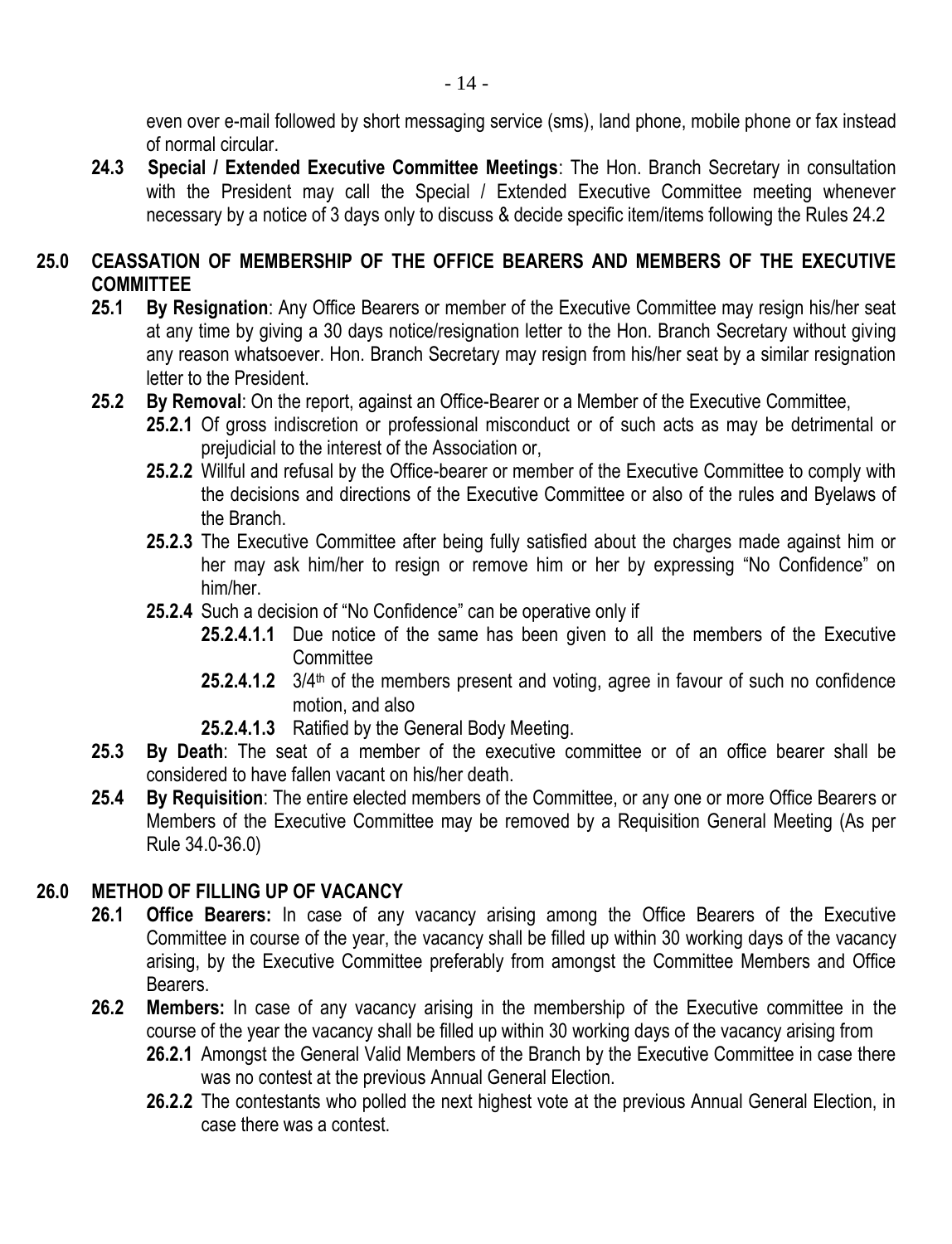- **26.2.3** In case of tie the members of the Executive Committee will elect a member amongst the members forming the tie, by secret ballot, to fill the vacancy.
- **26.2.4** Each such newly appointed office bearer or member shall hold office for the rest of the term.

#### **27.0 DUTIES AND POWERS OF OFFICE BEARERS**

#### **27.1 PRESIDENT**:

The President

- **27.1.1** Shall preside over all meetings of the Executive Committee, all the General Body Meetings/Conferences of the Branch including the Annual General Meeting and the Branch Medical Conference.
- **27.1.2** Shall regulate the proceedings of the meetings or conferences of the Branch
- **27.1.3** Shall guide and control the activities of the Branch.
- **27.1.4** Shall interpret the application of rules.
- **27.1.5** Shall decide doubtful points.
- **27.1.6** Shall put resolutions & motions to vote.
- **27.1.7** Shall have beside his ordinary vote, a casting vote in case of ties.
- **27.1.8** Shall be ex-officio member of all committees & subcommittees.
- **27.1.9** Shall have the inherent right to call a general/committee meeting only when the Hon. Branch Secretary fails to call a meeting on his/her request even after 14 days.
- **27.1.10** Shall appoint one of the Vice-Presidents in his/her absence to chair & upon such chairperson the powers of the President shall develop.
- **27.1.11** In case the President does not appoint any Vice President to chair the house may elect one of the Vice-Presidents to chair, & upon such chairperson the powers of the President shall develop.
- **27.1.12** In case of his resignation the house may elect one of the Vice Presidents to the post of President for the rest of the term.

#### **27.2 VICE PRESIDENT**:

The Vice-President

- **27.2.1** Shall preside over any meeting in the absence of the President.
- **27.2.2** Shall be the ex-officio member of any committee(s) as the President may allot at the beginning of the term.
- **27.2.3** Shall assist the President in all his/her activities.

#### **27.3 HON. BRANCH SECRETARY**:

The Hon. Branch Secretary

- **27.3.1** Shall have the overall charge of the office of the Branch & responsible for day-to-day administration of the Branch.
- **27.3.2** Shall issue notices of all meetings of the General Body, Executive Committee and all other committees.
- **27.3.3** Shall conduct and receive all correspondence on behalf of the Branch.
- **27.3.4** Shall have general supervision of accounts, pass all bills for payments and sign all Cheque along with Hon. Finance Secretary/ Treasurer.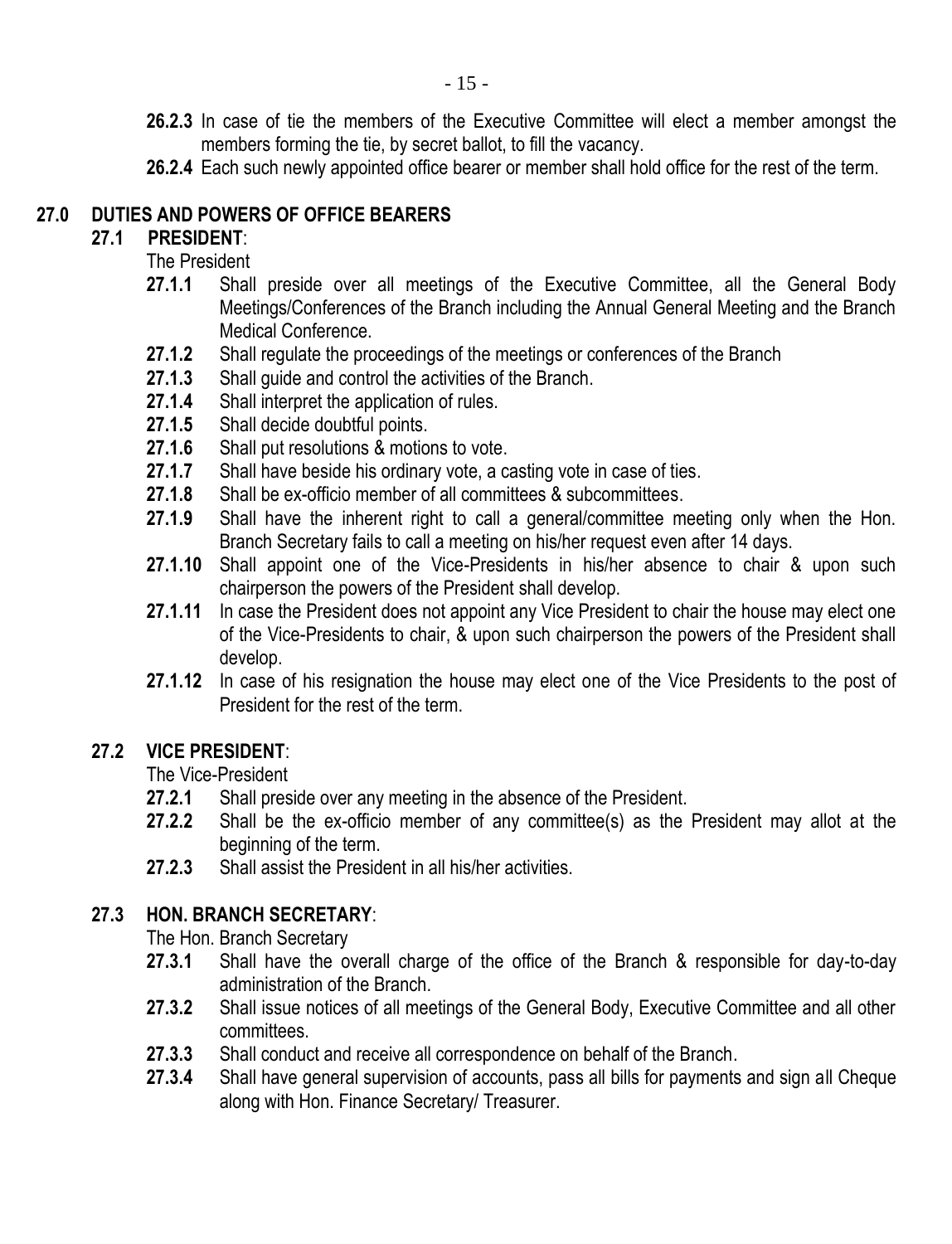- **27.3.5** Shall help the Hon. Finance Secretary/Treasurer to prepare a half yearly & an annual statements of accounts for adoption by the General Body after due approval of the Executive Committee & audited by the auditors (As per Rule no. 27.5.7 & 27.5.8).
- **27.3.6** Shall organize arrange and convene all types of meetings, conferences, lectures and demonstration.
- **27.3.7** Shall attend all meetings of the Executive Committee, State & Central Council and keep record of the proceedings thereof.
- **27.3.8** Shall be ex-officio member of all committees & subcommittees
- **27.3.9** Shall maintain a correct & up-to-date register of all Branch members.
- **27.3.10** Shall bring all matters relevant to the interests of the Branch to the notice of the President/Executive Committee for guidance and advice from time to time.
- **27.3.11** Shall be the returning officer for all election of the Branch.
- **27.3.12** Shall represent the Branch in all legal matters / court cases personally or through Lawyer appointed by him.
- **27.3.13** Shall appoint from amongst one of the three Joint Secretaries to officiate for him in his prolonged absence or illness.

#### **27.4 HON. JOINT SECRETARIES**:

The Hon. Joint Secretary

- **27.4.1** Shall assist the Hon. Branch Secretary in duty allotted to him by the Hon. Branch Secretary/Executive Committee.
- **27.4.2** Shall be ex-officio member of the sub-committee allotted to him by the Hon. Branch Secretary at the starting of the term.
- **27.4.3** Shall keep minutes of all the meetings of the General Body on behalf of the Hon. Secretary.

#### **27.5 HON. FINANCE SECREATARY/ TREASURER**:

The Hon. Finance Secretary/Treasurer

- **27.5.1** Shall be the Finance Secretary/Treasurer of all committees.
- **27.5.2** Shall receive all moneys of the branch and deposit them in a bank(s) (to the credit of an account in the name of the Branch) approved by the Executive Committee and shall operate along with the Hon. Branch Secretary or in his/her absence with the President.
- **27.5.3** Shall deposit reserve funds in Post Offices, fixed deposit scheme, Government Securities etc. in accordance with the directives of the Executive Committee.
- **27.5.4** Shall be responsible for collection of all subscriptions and contributions due to IMA (HQ)/Bengal State Branch.
- **27.5.5** Shall have the right to point out any error or discrepancy in the order of payment of the Hon. Branch Secretary and refer the order back to him/her with his/her remarks. In the event of disagreement still persisting between the Hon. Branch Secretary & the Hon. Finance Secretary/Treasurer, the matter shall be referred to the President for final decision.
- **27.5.6** Shall be responsible for keeping up-to-date books of accounts of the Branch.
- **27.5.7** Shall prepare in consultation with the Hon. Branch Secretary half yearly accounts to be placed in the Half-yearly General Body meeting after being placed & passed by the Executive Committee.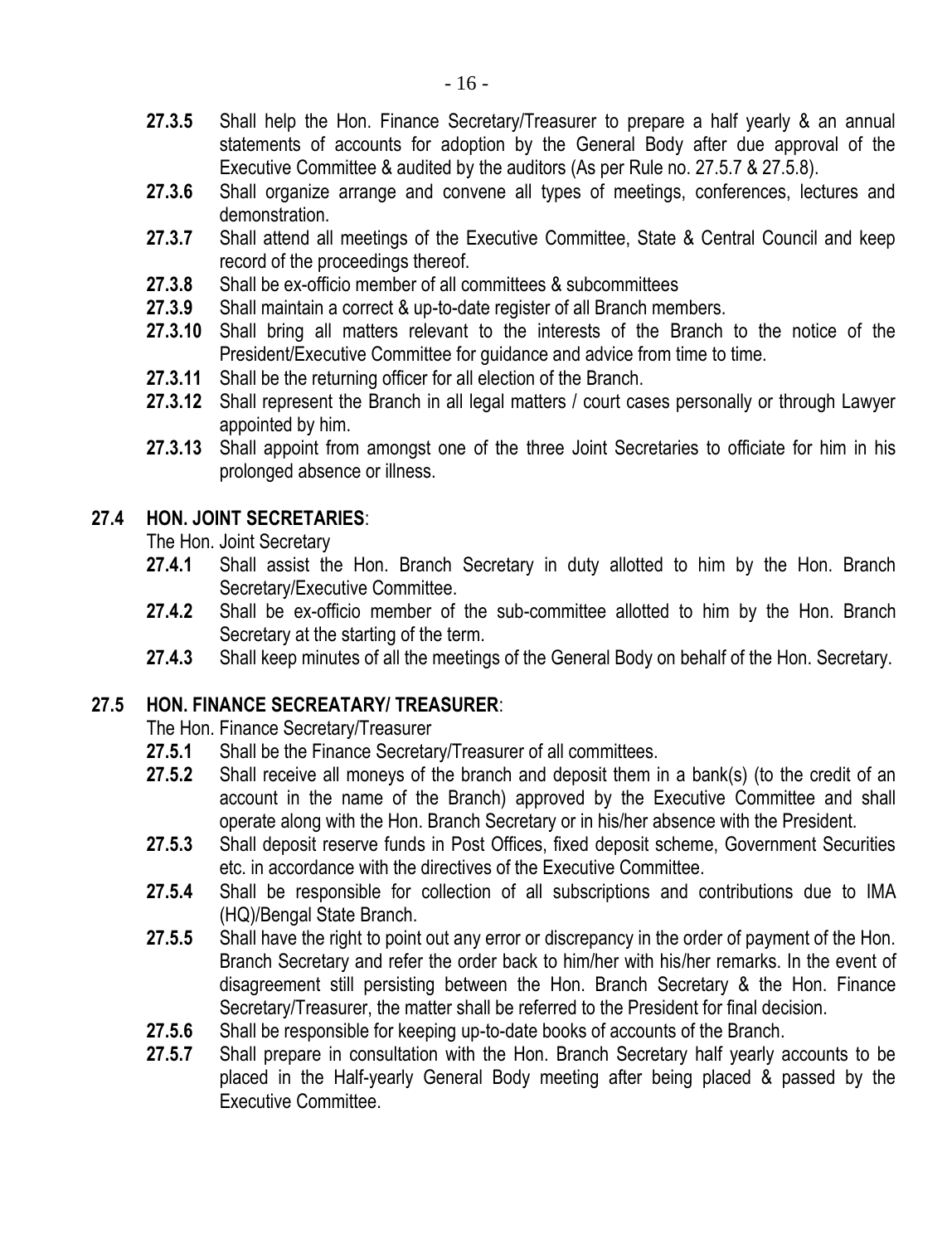**27.5.8** Shall prepare in consultation with the Hon. Branch Secretary an annual statement of accounts of the accounting year that ended on the 31st day of March and a balance sheet showing the financial position of the Branch & must get it audited by the Auditors appointed at the last Annual General Meeting. He must present it before the Executive Committee at a meeting not later than Second week of April of each year. He must submit a copy to the Bengal State Branch after it is passed in the Annual General Meeting of the Branch.

#### **27.6 HON. JOINT FINANCE SECRETARY/ JT. TREASURER**:

Shall assist the Hon. Finance Secretary/Treasurer in duty allotted to him by the Hon. Finance Secretary/Executive Committee.

#### **28.0 SUB-COMMITTEES / SPECIAL COMMITTEES**

- **28.1** Sub-committees/Special Committees may be formed by the Executive Committee and may also be dissolved whenever deemed necessary by the Executive Committee.
- 28.2 All sub-committees/Special Committees formed directly by the Executive Committee have responsibility to the Executive Committee and must follow the directives of the Executive Committee of the Branch
- **28.3** The Executive Committee shall elect One Chairperson, One Convener and Two Joint Conveners for each Sub-committee/Special Committee.
- **28.4** The Hon. Finance Secretary/Treasurer shall be the Treasurer for all the Sub-Committees/Special **Committees**
- **28.5** The President or one of the three Vice presidents (appointed by the President) and the Hon. Branch Secretary or one of the three Hon. Jt. Secretaries (appointed by the Hon. Branch Secretary) shall be the ex-officio members of each Sub-Committee/Special Committee.

#### **29.0 INCOME OF THE BRANCH**

- **29.1** Subscription of the Annual Members, the Branch Fund Contribution.
- **29.2** Subscription of Life Members, the Branch Fund Contribution.
- **29.3** Subscriptions from Associate/Intern members.
- **29.4** Special Contributions or Donations raised directly.
- **29.5** Contribution and Delegate fees from Annual Scientific Conference and any other Scientific Conference of the Branch.
- **29.6** Bequest received from legacies from persons who desire to benefit the Branch.
- **29.7** Interest on deposit(s) from Banks.
- **29.8** Such other sources as may be authorized by the Executive Committee.

#### **30.0 FUNDS OF THE BRANCH**

- **30.1 Behala Medical Association / IMA Behala Branch A/c Main Fund:** There shall be a main account for day to day operation and payment of salaries & wages as per Rule 31.5
- **30.2 Behala Medical Association / IMA Behala Branch A/c Subscription Fund (HFC)**: All membership/subscription will be deposited in this account and payment of HFC/SFC shall be transacted from this account, to be operated as per Rule 31.5.
- **30.3 Behala Medical Association / IMA Behala Branch, A/c Building Fund:** There shall be a Fund for the construction of the Building and maintenance thereafter jointly operated by the Hon. Finance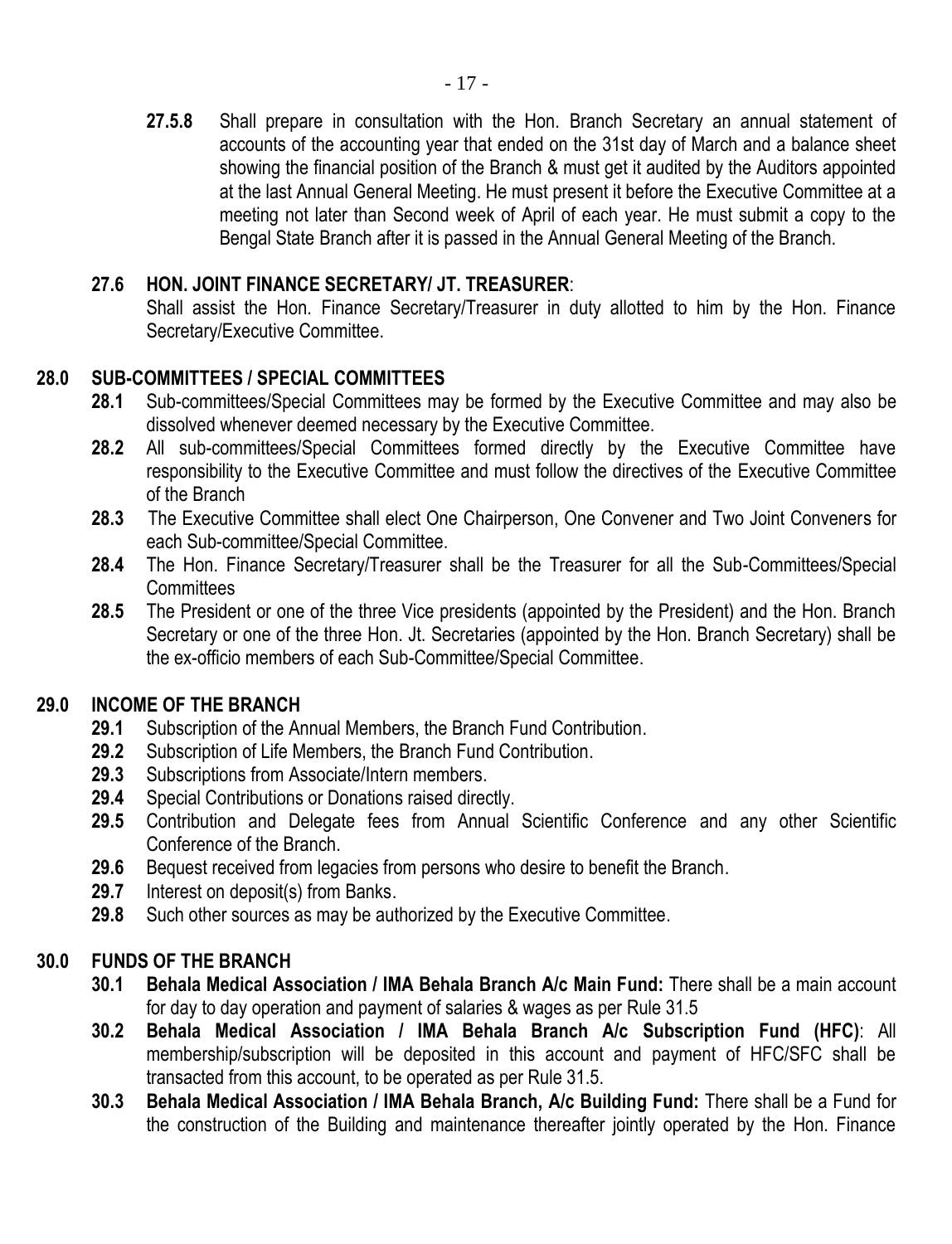Secretary/Treasurer along with the Chairman/Convener of the Building Sub-committee / to be operated as per Rule 31.5.

- **30.4 Behala Medical Association / IMA Behala Branch, A/c Reserve Fund:** There shall be a Reserve Fund of the Branch. At least 25% of the surplus, if any each year shall be credited to the Reserve Fund. The Reserve Fund shall only be drawn upon special resolutions of the Executive Committee after being duly put in the agenda, notified and circulated to all members of the Executive Committee and only if three-fourths of the members present vote in favour of the resolution of withdrawal of money. The fund shall be operated as per Rule 37.4.
- **30.5 Behala Medical Association / IMA Behala Branch, A/c Annual Scientific Conference Fund (BIMACON):** There shall be a separate account for the Annual Scientific Conference to be operated as per Rule 37.4
- **30.6 Behala Medical Association / IMA Behala Branch, A/c Charitable Clinic Fund:** There shall be a fund for the income & expenditure of the Sayan Bhattacharyya Memorial Outdoor Charitable Clinic & Vaccination Centre to be operated as per rule 31.5
- **30.7 Behala Medical Association / IMA Behala Branch, A/c Benevolent Fund:** There shall be a fund for the income & expenditure of the Social Security Scheme (State / National) to be operated as per rule 31.5
- **30.8 Behala Medical Association / IMA Behala Branch, A/c Woman Doctors' Wing :** There shall be a fund for the Woman Doctors' Wing to be operated as per rule 31.5
- **30.9 Behala Medical Association / IMA Behala Branch, A/c Doctors' Spouse Forum:** There shall be a fund for the Doctors' Spouse Forum to be operated as per rule 31.5
- **30.10 Behala Medical Association / IMA Behala Branch, A/c College of General Practitioners, Behala Sub-Faculty (IMACGP):** There shall be a fund for the income & expenditure of the College of General Practitioners, Behala Sub-faculty and its Scientific Conference to be operated as per rule 31.5
- **30.11 Behala Medical Association / IMA Behala Branch, A/c Academy of Medical Specialities, Behala Branch Chapter (IMAAMS):** There shall be a fund for the income & expenditure of the Academy of Medical Specialities, Behala Branch Chapter and its Scientific Conference to be operated as per rule 31.5

#### **31.0 INVESTMENTS AND OPERATION OF ACCOUNTS**

- **31.1** For defraying the expenses of the IMA (HQ) & of the Bengal State Branch this Branch shall contribute according to the direction of IMA (HQ)/Bengal State Branch.
- **31.2** The Executive Committee shall be solely held responsible for true & accurate accounts, to be kept of all moneys received and expended for the Branch and of the assets, credits and liabilities of the Branch.
- **31.3** The Income & Expenditure accounts shall be periodically or annually as determined by the Executive Committee audited by auditors previously appointed in the Annual General Meeting.
- **31.4** All securities belonging to the Branch shall be kept in a Bank approved by the Executive Committee in the name of the Branch for safe custody.
- **31.5** The Bank accounts of the Branch & its different wings shall be operated jointly by the Hon. Finance Secretary & the Hon. Branch Secretary or in his absence the President.

#### **32.0 LIABILITIES**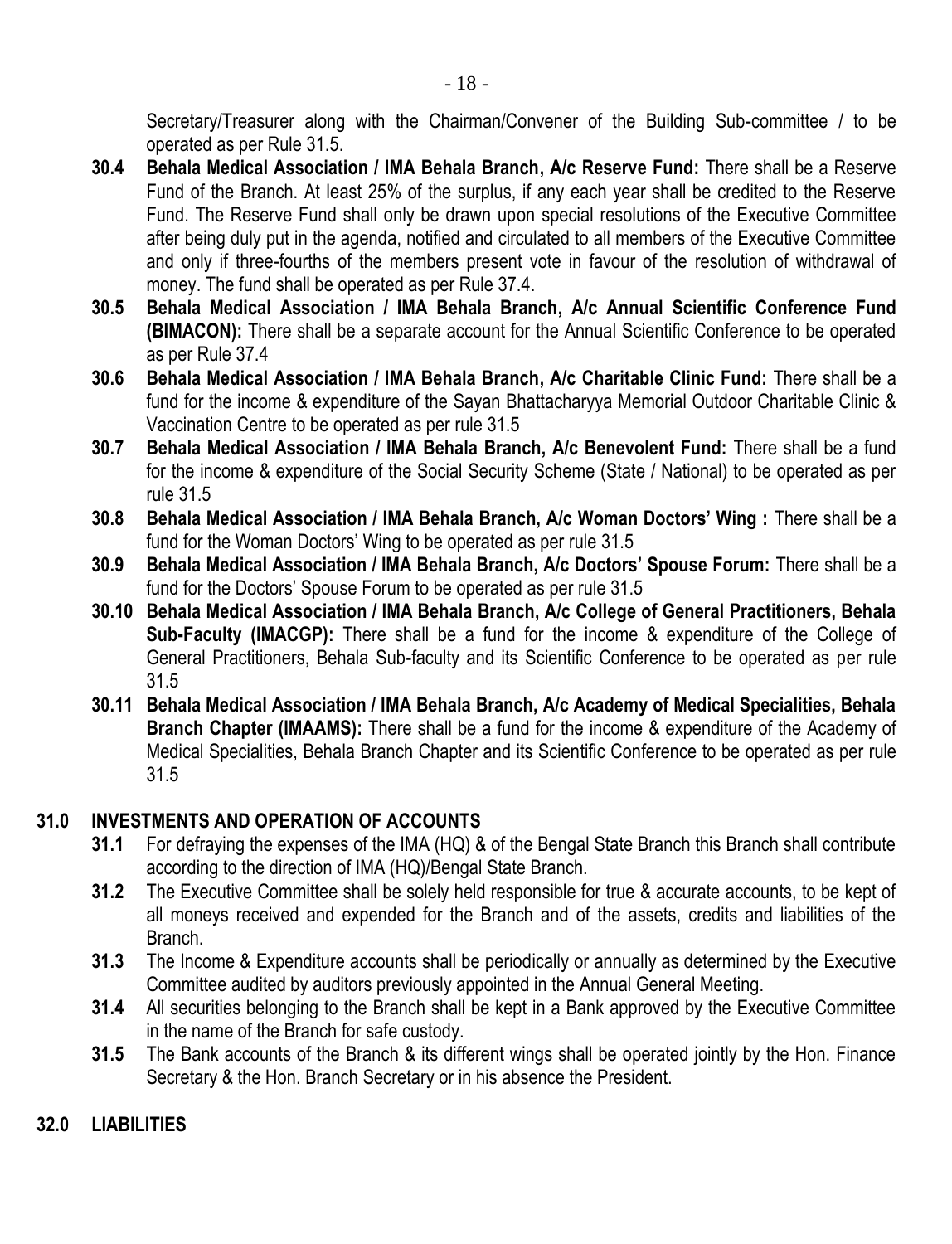This Branch shall not be liable for any of the debts or liabilities neither of the Indian Medical Association (HQ) nor of the IMA, Bengal State Branch.

#### **33.0 EXPENDITURES**

#### **33.1 ORDINARY EXPENSES**

The Branch shall out of its funds and income, defray all ordinary expenses, and shall pay rents, salaries, wages and such other charges as may be necessary to carry on the work and day to day functioning of the Branch.

#### **33.2 OTHERS**

It shall be empowered to expend money on scientific investigations, conferences, prizes, publication, medical relief operations, social gatherings, buying books, journals, furniture etc and on such purposes as it may consider advisable.

#### **34.0 GENERAL BODY MEETINGS OF THE BRANCH**

#### **34.1 ANNUAL GENERAL BODY MEETING (AGM)**

The Annual General Meeting of the Members of the Branch shall be held every year after the Annual General Election is over & by 30<sup>th</sup> April and at such hour and place as the Executive Committee may determine.

#### **The business that is to be transacted at the AGM shall be:**

- **34.1.1** To receive & adopt the Annual Report of the Branch.
- **34.1.2** To receive & adopt the Audited Accounts for the year.
- **34.1.3** To declare formally the results of the Election of the Executive Committee of the next Association year (if any).
- **34.1.4** To consider the Budget Proposal for the next Association year.
- **34.1.5** To appoint the Auditor for the next Association year.
- **34.1.6** To consider resolutions if any, recommended by the Executive Committee.
- **34.1.7** To consider any State/Headquarter circulars (if any).
- **34.1.8** To transact such business for which due notice has been given by individual member(s) at least one month before the date of AGM.
- **34.1.9** To consider any other matter with the permission of the chair.

#### **NOTE: The confirmation of the meeting and necessary hand-over shall be held after an interval of 15 minutes at the same place where AGM is held & on the same evening.**

- **34.2 ORDINARY GENERAL BODY MEETINGS**: As per requirements the Hon. Branch Secretary shall call Ordinary General Body Meetings for Specific purpose like election of Branch Office Bearers and Executive Committee in consultation with the President or as decided by the Executive Committee. Such meetings shall also be called to elect Office Bearers of Headquarters and/or the Bengal State Branch as per Rule of IMA and Bengal State Branch.
- **34.3 SPECIAL GENERAL BODY MEETINGS**: It shall be called by the Hon. Branch Secretary in consultation with the President and/or as decided by the Executive Committee to consider Specific agenda. No other item shall be considered in this meeting.
- **34.4 REQUISITION GENERAL BODY MEETINGS**: A Requisition General Meeting shall be called by the Hon. Branch Secretary in consultation with the President within a fortnight whenever a requisition is made in writing to the President/Hon. Branch Secretary by at least twenty five or more Life /Ordinary valid members of the Branch. The requisition must reach the President or the Hon. Branch Secretary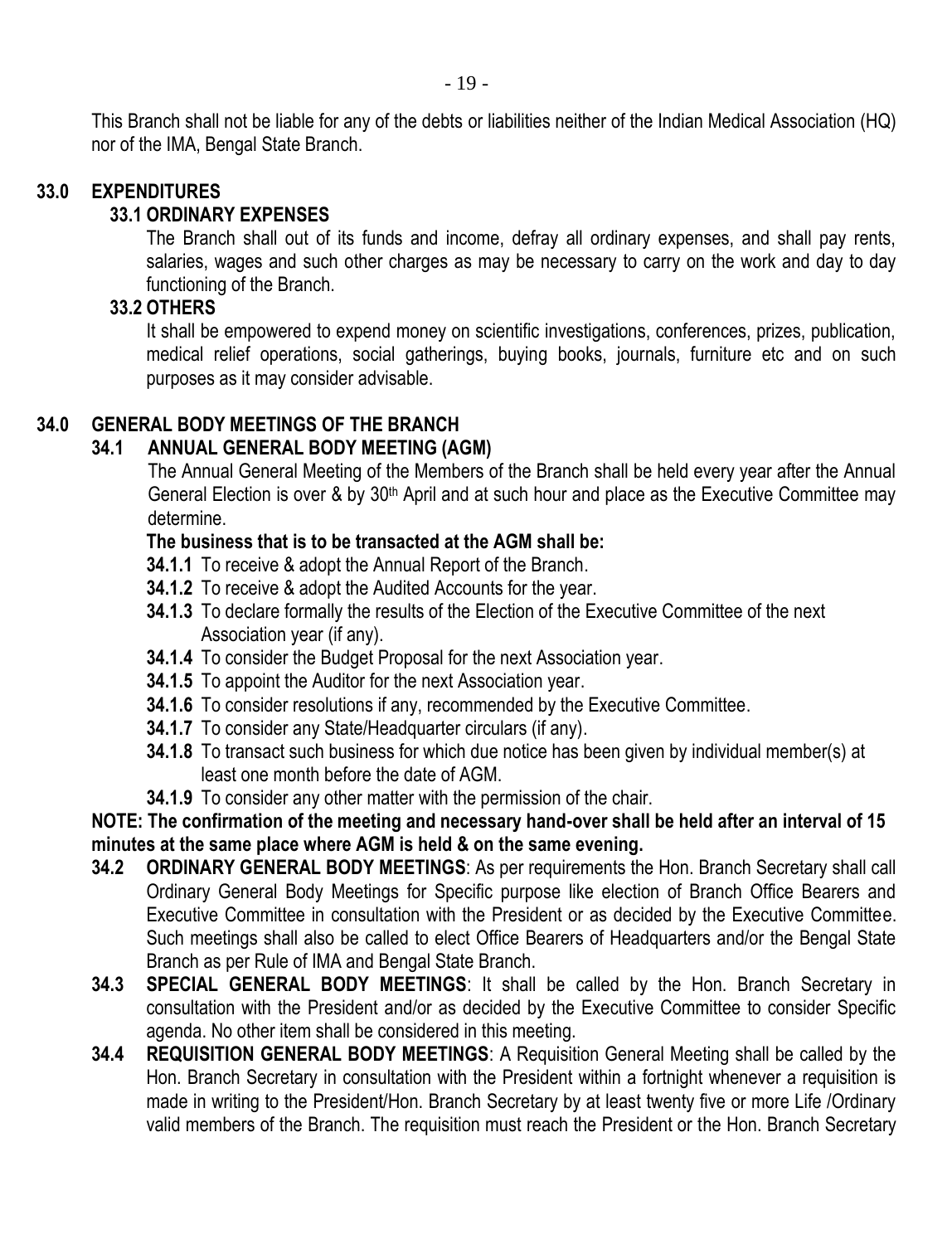with full signature of those members demanding it and also mentioning specific agenda(s) to be discussed in the meeting. On receipt of the requisition, the Executive Committee shall forthwith proceed to call a Requisition General Meeting. In case the Executive Committee fails to call such a meeting within 30 days after the receipt of the requisition, they (requisitionists) may themselves hold the meeting. But in no case such a meeting shall be held after a lapse of 2 (Two) months from the date of submission of the requisition to the President/Hon. Branch Secretary. No other matter will be transacted at this meeting.

- **34.5 SCIENTIFIC/ACADEMIC & SOCIAL MEETINGS**: The Hon. Branch Secretary as expedient may call these meetings.
- **35.0 NOTICE FOR MEETINGS OF THE BRANCH**: Notice may be served on any member personally, through a Staff of the Branch or by post, E-mail or during emergency through medium of the principal newspaper or by Telephone / Mobile phone & Fax messages.
	- **35.1 ANNUAL GENERAL MEETING**: At least 10 (Ten) clear days' notice of the Annual General Meeting specifying the place, the day, the date & hour of the meeting with the agenda of business, shall be given to each member by the Hon. Branch Secretary.
	- **35.2 ORDINARY / SPECIAL GENERAL BODY MEETING**: At least 7 (Seven) clear days' notice of the General Body Meeting specifying the place, the day, the date & hour of the meeting with the agenda of business, shall be given to each member by the Hon. Branch Secretary.
	- **35.3 REQUISITION GENERAL BODY MEETING**: At least 9 (Nine) clear days' notice of the Requisition General Meeting specifying the place, the day, the date & hour of the meeting with the agenda of business, shall be given to each member by the Hon. Branch Secretary.
	- **35.4 SCIENTIFIC / ACADEMIC & SOCIAL MEETINGS**: At least 7 (Seven) clear days' notice of the Scientific/Academic or Social General Meeting specifying the place, the day, the date & hour of the meeting with the agenda of business, shall be given to each member by the Hon. Branch Secretary.

#### **36.0 RULES FOR THE MEETINGS OF THE BRANCH**

- **36.1** The quorum for all General Body Meeting of the Branch shall be 25 Ordinary/Life members of which 15 shall be other than the Executive Committee Members.
- **36.2** In case of Requisition General Body Meeting presence of 75 ordinary/life members shall form a quorum out of which  $3/4<sup>th</sup>$  of those who demanded the requisition meeting must be present.
- **36.3** In case of Special General Body Meeting for the conduction of purposes laid down in Rule 16.3 the quorum shall be 75.
- **36.4** If any General Body Meeting is adjourned for want of quorum (except in case of 36.2 and 36.3), members shall meet at the same place, on the same day, half an hour afterwards or as announced by the Chairperson. They shall transact only the business on the agenda of the adjourned meeting.
- **36.5** Rule 36.4 shall not be applicable in case of 36.2 and 36.3, which shall be declared annulled if there is no quorum.
- **36.6** All question affecting the general policy of the Branch shall be determined at a General Body Meeting and shall be decided by a majority of votes only when  $3/4$ <sup>th</sup> (three-fourths) of the members present  $\&$ voting, agree in favour of the suggested change.

#### **37.0 BRANCH ANNUAL MEDICAL CONFERENCE**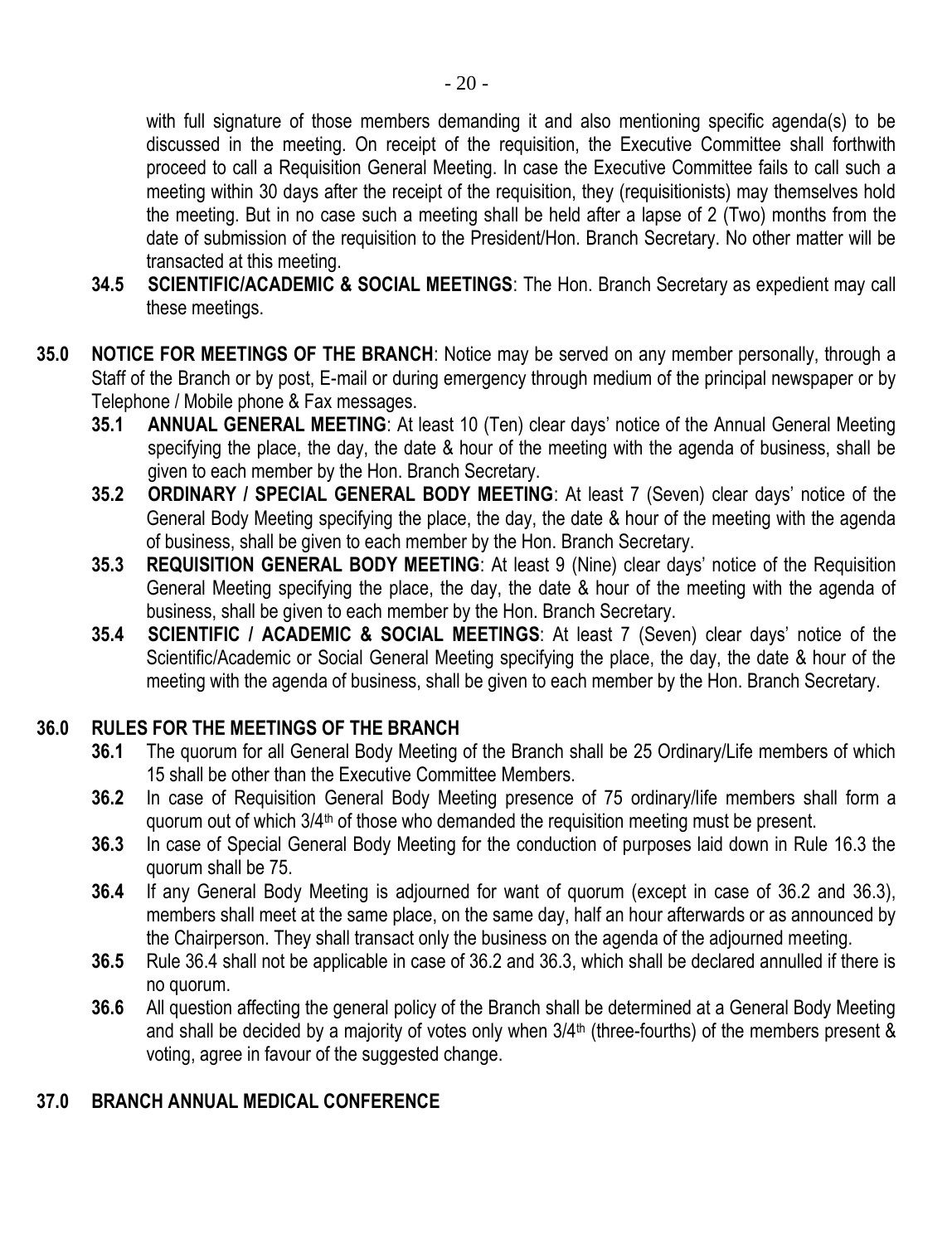- **37.1** The Annual Medical Conference of the Branch shall be held every year and is termed as "Annual Scientific Conference, Behala Medical Association / IMA Behala Branch" styled **"BIMACON"**
- **37.2** The Executive Committee shall decide the Month, Date & Venue of the Annual Scientific Conference.
- **37.3** A Special General Body Meeting will form the Organizing Committee for the Annual Scientific Conference at least 6 (six) months before the schedule conference.
- **37.4** A special bank account may be opened and operated either by the Hon. Branch Secretary or Organizing Secretary / Organizing Chairman and the Hon. Finance Secretary/Treasurer.
- **37.5** The Organizing Committee will function as a Special Committee under the guidance of the Executive Committee as per Rule 28.
- **37.6** The President of the Branch shall preside over the Annual Scientific Conference (Vide Rule no. 27.1.1)
- **37.7** The Finance Secretary/Treasurer of the Branch shall be the Finance Secretary of the Annual Scientific Conference (Vide Rule no. 27.5.1)
- **37.8** The Executive Committee shall first approve the Income-Expenditure accounts. After that the accounts shall be sent for audit. Only after that, properly audited accounts shall be placed at the Annual General Meeting each year.
- **37.9** The Organizing Committee shall have no powers to spend in any other accounts other than that of the conference or related to conference. The surplus amount if any shall be transferred to the Branch Fund only or as directed by the Executive Committee from time to time.

#### **38.0 AMENDMENTS OF THE MEMORANDUM, RULES & BYE-LAWS**

- **38.1** The Branch may from time to time frame, modify, add to or repeal the rules, regulations and bye laws for the working of the Branch at the Annual or Special or Ordinary General Meeting provided that 2/3rd (Two-third) of the members present vote in favour of such proposals.
- **38.2** The proposed alterations in the Memorandum, Bye-Laws must reach the Branch Office at least 2 (Two) months before the date of the Annual or Ordinary or Special General Body Meeting. The Hon. Branch Secretary shall circulate copies of the alteration to all the members of the Branch at least 1(one) month before the date of the meeting.
- **38.3** Any addition to, modification or repeal of the rules, byelaws etc. shall be considered to have come into force only after the Chairperson of that meeting has endorsed the proceedings of the meeting at which they were passed.
- **38.4** The Hon. Branch Secretary shall send the modified/amended Rules & Bye–Laws of the Branch to IMA (HQ) through Bengal State Branch for ratification by the Working Committee.
- **38.5** As a local Branch of Indian Medical Association (HQ), this Branch shall follow and abide by all Rules, Bye-laws, decisions and directions from the IMA (HQ), and also from the Bengal State Branch, not withstanding whatever may be contained or laid down in these Rules & Bye-laws.
- **38.6** The Branch Executive Committee shall have the power to make any necessary consequential changes in the Rules & Bye-laws of the Branch, due to any amendment in the Rules & Bye-Laws of the IMA (HQ) or Bengal State Branch & shall notify the members as early as possible.

#### **39.0 WINGS OF IMA**

#### **39.1 IMA COLLEGE OF GENERAL PRACTITIONERS (IMA CGP)**

The Life Members of the Branch shall be eligible to become Members of the IMA CGP on payment of prescribed Life Membership Fees of the College. On becoming the members of the College, they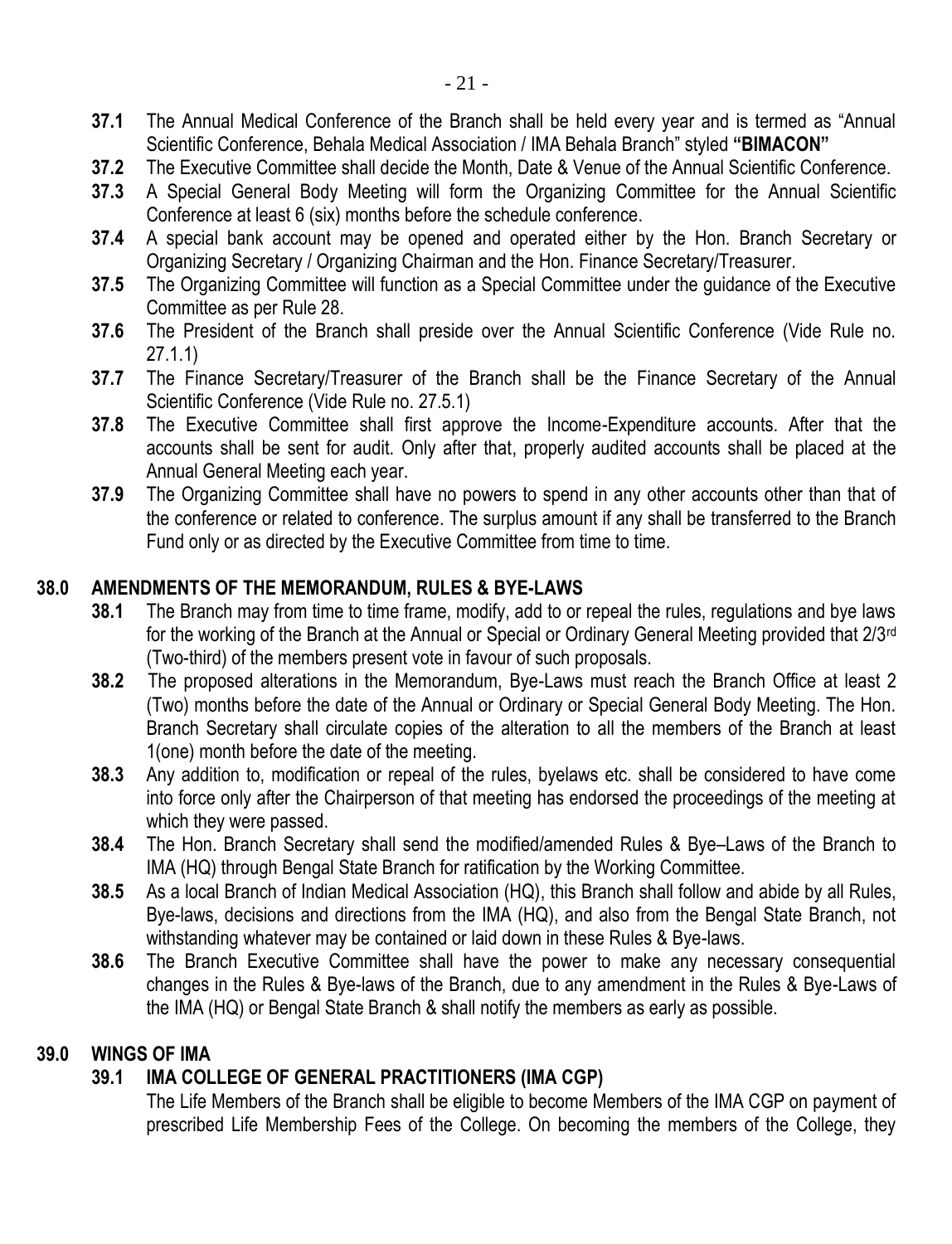shall be on the rolls of the College. A list shall be maintained at the Headquarter of the College (IMA CGP, New Delhi), at the State Faculty (IMA CGP Bengal State Faculty) and at Sub-Faculty if such sub faculty is set up at the Branch level. Each member shall subscribe the rules & Byelaws of the College. *(See Rules & Byelaws of IMACGP, Behala Branch Sub-Faculty)*

#### **39.2 IMA ACADEMY OF MEDICAL SPECIALITIES (IMA AMS)**

The members of the Branch can become the members of the IMA AMS provided they are eligible as per rules & Byelaws of the Academy. On becoming the members of the Academy, they shall be on the rolls of the Academy. A list shall be maintained at the Headquarter of the Academy (IMA AMS, New Delhi), at the State Chapter (IMA AMS Bengal State Chapter) and at Local Branch Chapter if such a chapter is set up at the Branch level. Each member shall subscribe the rules & Byelaws of the Academy. *(See Rules & Byelaws of IMAAMS, Behala Branch Chapter)*

#### **40.0 APPENDIX**

#### **40.1 HEADQUARTER FUND CONTRIBUTION [HFC]**

The Branch shall remit HFC as laid down by the IMA (HQ) from time to time through Bengal State Branch. In case of existing Annual members (as on the Member roll on 31st. March) the HFC should be remitted in one installment, latest by 30<sup>th</sup> April of each calendar year (Vide Rule 40.2.3). The HFC in respect of new members enrolled during any part of Association year shall be remitted for one full association year along with M.A forms. While remitting HFC the Branch shall give statement of HFC based on the membership categories as per Rule 40.2.4.

#### **40.2 MEMBERSHIP LIST**

- **40.2.1** The Branch shall also send an up-to-date list of members (Addressograph) on its register of membership as on 31st March on behalf of whom HFC has been remitted in full, so as to reach IMA (HQ) through the Bengal State Branch latest by 30<sup>th</sup> April.
- **40.2.2** All additions & deletions shall also be reported to IMA (HQ) from time to time during the year.
- 40.2.3 Lists updated up to 31<sup>st</sup> October & 30<sup>th</sup> April shall be taken as valid members of the Branch. HFC shall be payable by the Branch on it. In case no corrections are received, the list as on 31st. March of the last year shall be taken as valid for making payment of HFC.
- **40.2.4** The Branch shall maintain separate lists of members on its Register of Membership as under the following categories: (i) Single Annual, (ii) Couple Annual (iii) Single Life (iv) Couple Life (v) Intern Members (vi) Associate Members
- **40.2.5** Each member shall subscribe the Membership List.

#### **40.3 REPRESENTATIVES TO CENTRAL & STATE COUNCIL:**

Subjected to Changes in the Rules of IMA (HQ) for Central Council & IMA Bengal State Branch for State Council.

**40.3.1 CENTRAL COUNCIL**: The total number of members of the Branch on whose behalf HFC has been deposited in full by 31<sup>st</sup> March shall form the basis of determining the representation of the Branch on the Central Council. The Branch representatives to the Central Council shall be in the following manner: 20 to 100 members: One (1)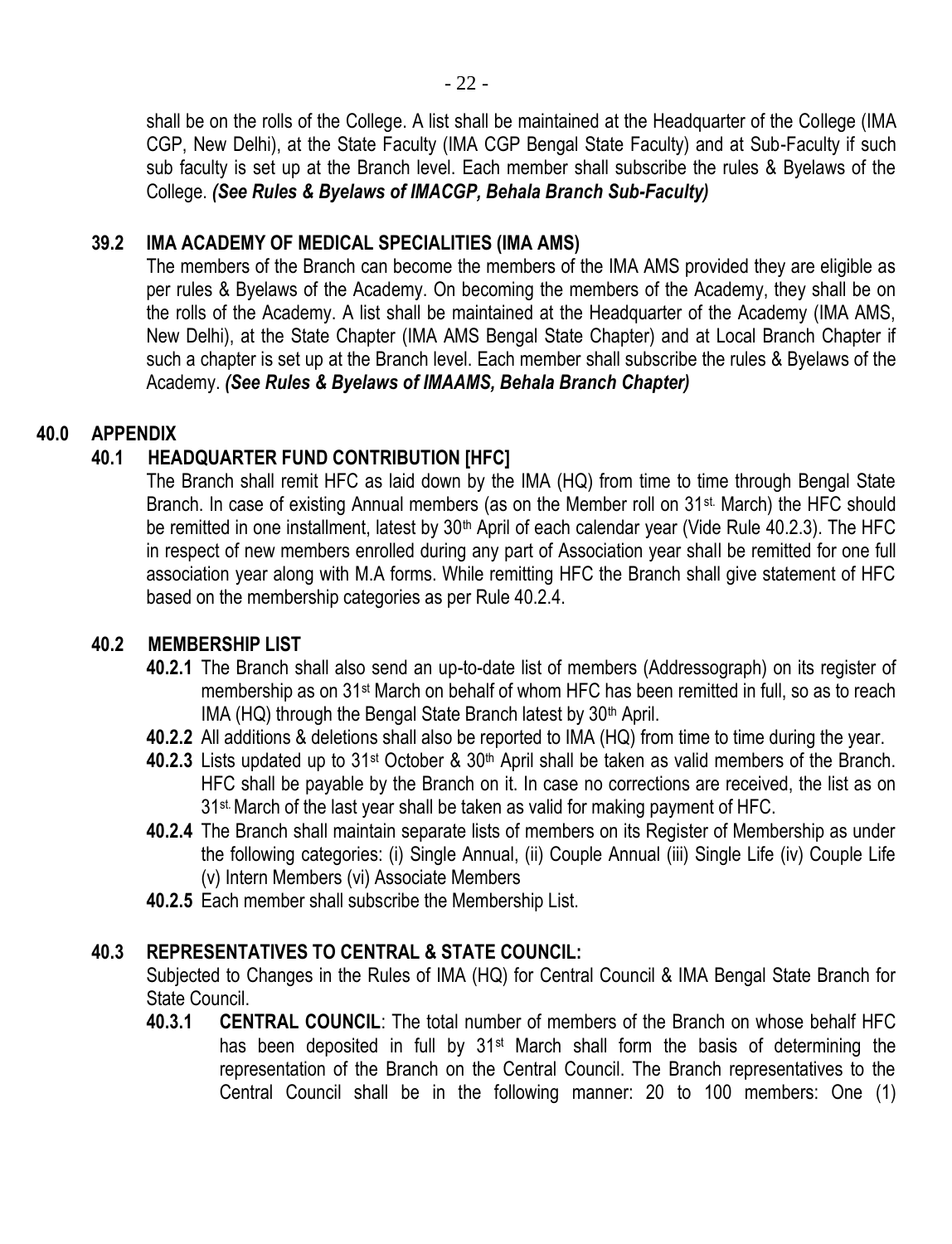representative; Above 100 members one (1) additional representative for every 100 members or part of. **Note: Sequential changes will apply.**

**40.3.2 STATE COUNCIL**: The total number of members of the Branch on whose behalf HFC / SFC has been deposited in full by 31<sup>st</sup> March shall form the basis of determining the representation of the Branch on the State Council. The Branch representatives to the State Council shall be in the following manner: 10 to 15 members: One (1) representative; 16 to 25 members: Two (2) representatives, 26 to 50 members: Three (3) representatives; 51 to 100 members: Four (4) representatives; Above 100 members one (1) additional representative for every 100 members or part of. **Note: Sequential changes will apply.**

#### **40.4 ALTERNATIVE MEMBERS TO CENTRAL COUNCIL:**

The Branch shall elect an equal number of representatives to the Central Council who shall be entitled to represent as substitute in place of regular representatives as & when occasion arises. The Hon. Branch Secretary [in consultation with the President] should forward the names of such representatives to the Headquarter office along with the regular representatives at the beginning of the term. The Hon. Secretary shall inform the Headquarter Office about the possible replacement at least two weeks before the scheduled meeting. The agenda received by the regular representatives should be passed on to the alternative representatives.

#### **40.5 COPY OF THE CONSTITUTION:**

Original copy of this constitution to be kept in safe custody in the Office of the Hon. Branch Secretary. If required each member shall subscribe the Rules & Byelaws of the Branch as fixed by the executive committee. Members must apply to the Hon. Secretary for the copy of this Rules & Byelaws of the Association.

#### **41.0 AMENDMENTS**

#### **41.1 Amendments of 39th AGM 2008 held on 20th April 2008**

- **41.1.1** The Elected Executive Committee of the Branch will be of two Association Year (One Term)
- **41.1.3** The Members contesting election must be Life Members of the Branch.
- **41.1.3** President should be Office-Bearer for a term, Hon. Branch Secretary Should be either Hon. Joint Secretary or Finance Secretary for a term.
- **41.1.4** The term "Office Bearers" shall include Office-Bearers of the different Wings of the Branch
- **41.1.5** The Operation of the Fixed Deposits of the Branch shall be decided by fixed Finance Standing Committee comprising of immediate past Five (5) Finance Secretaries.

#### **41.2 Amendments of 41st AGM 2010 held on 11th April 2010**

- **41.2.1** The spouses of Doctor Members will form Doctors' Spouse Forum
- **41.2.2** The membership of the spouse member will terminate on the termination of the membership of the Doctor member.
- **41.2.3** The membership of the Doctors' Spouse Forum will be decided by the Executive Committee from time to time
- **41.2.4** All activities of this forum will be under the auspices of Behala Medical Association / IMA Behala Branch and will be guided by Executive Committee.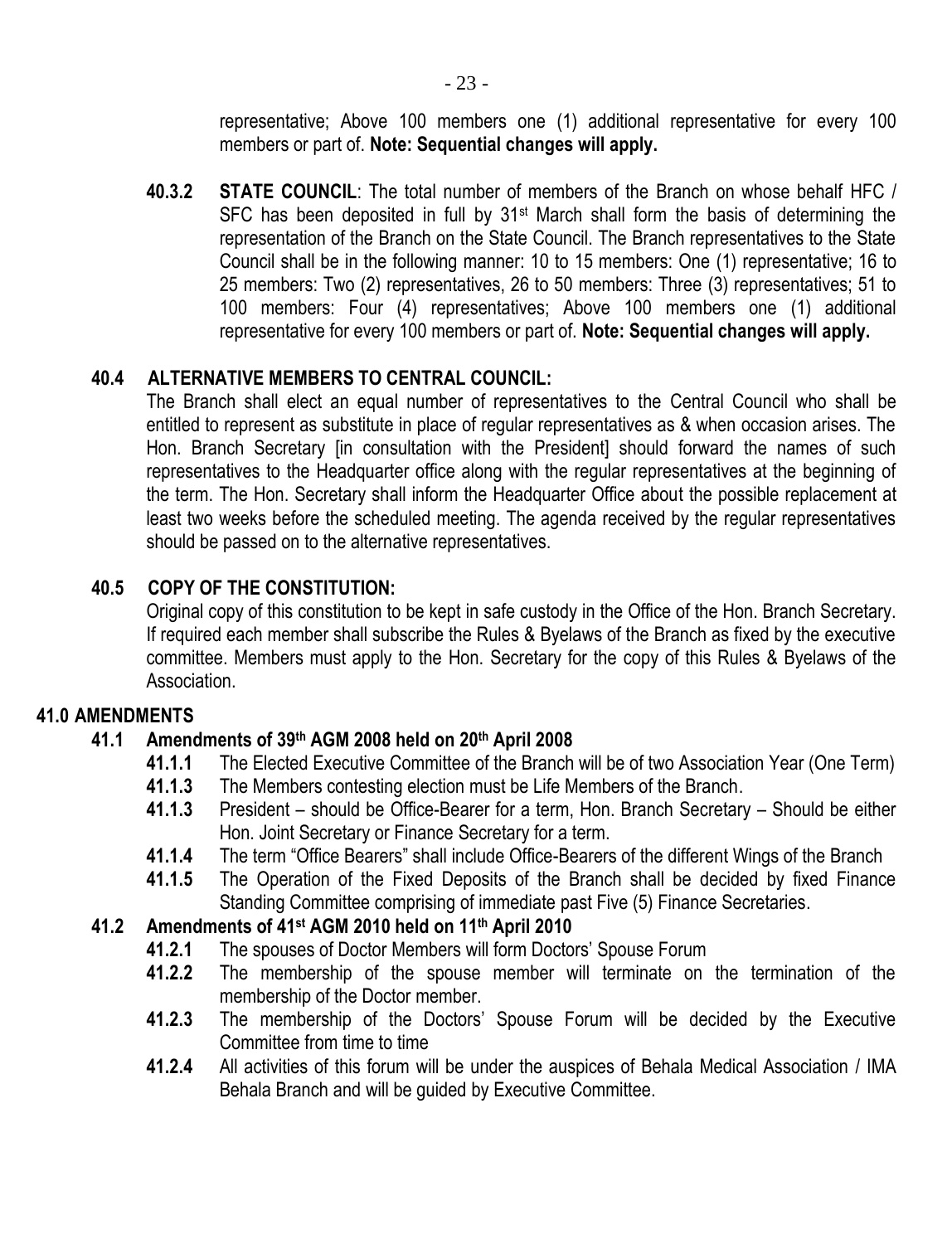- 24 -

## **TERRITORY OF BEHALA MEDICAL ASSOCIATION**

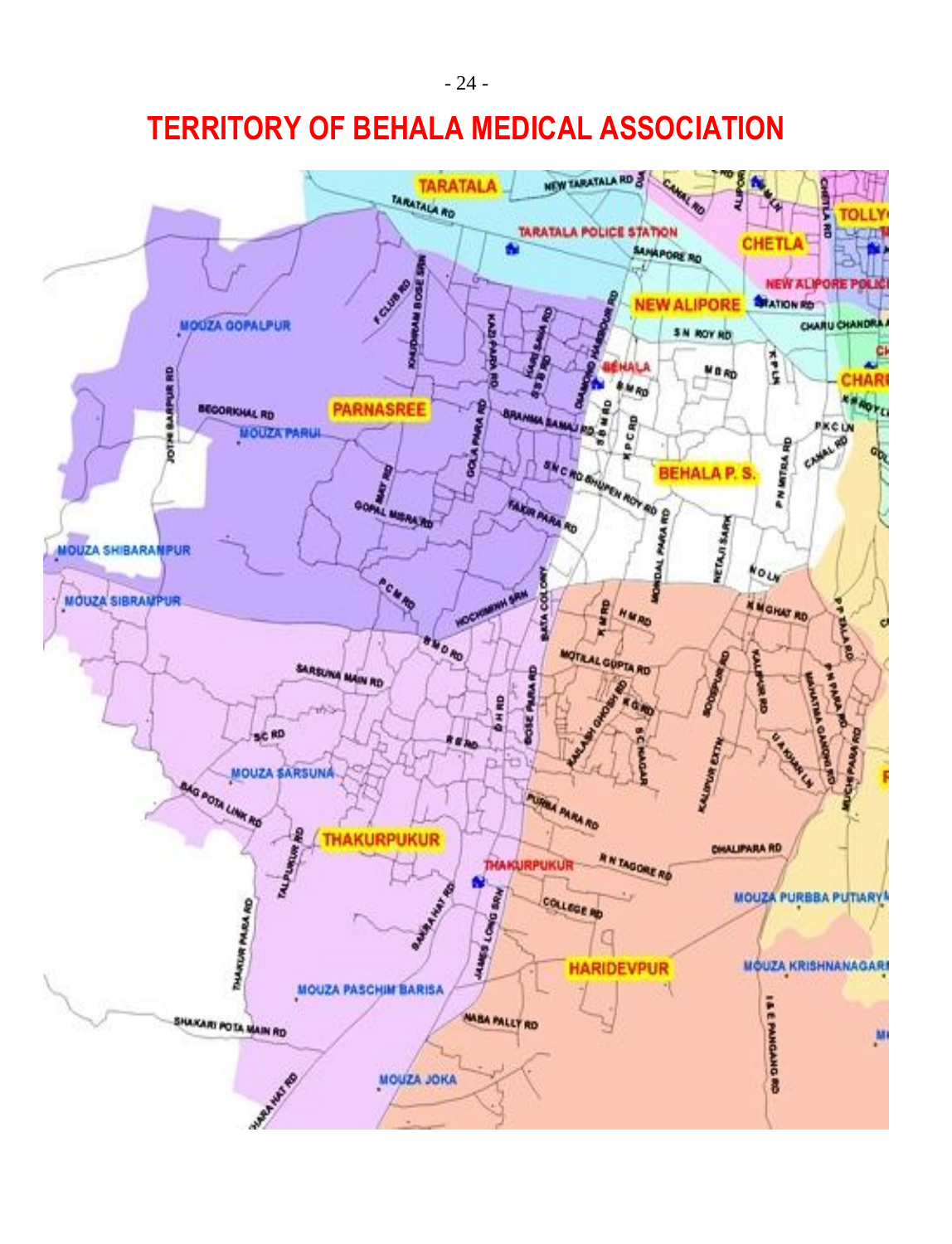- 25 -

### **SOCIETY REGISTRATION CERTIFICATE OF BEHALA MEDICAL ASSOCIATION**

West Bengal Form No. 264.

÷



राजिरहेनत्वत गर अधि पहन मि गर (नगरम) विकार्य क्या अख्ला **EAST SHEATERS** 

*<u>AUGUSTRIION</u>* **Granted is** anticipation of the information/facts stated in the documents better Test and trun

Certificate of Registration of Societies

WEST BENGAL ACT XXVI of 1961

 $3/11$  81885 of 20 4 -20 12

I hereby certify that Behala Medical Amora

has this day been registered under the West Bengal Societies Registration Act, 1961.

| Given under my hand at                |                                                                                     |
|---------------------------------------|-------------------------------------------------------------------------------------|
| day of Jul<br>this                    |                                                                                     |
| Two thousand and                      |                                                                                     |
| SUULET ES & NON. TO<br>FIRMS<br>0.000 | Registrar of Firms, Societies &<br><b>Non-Trading Corporations,</b><br>West Bengal. |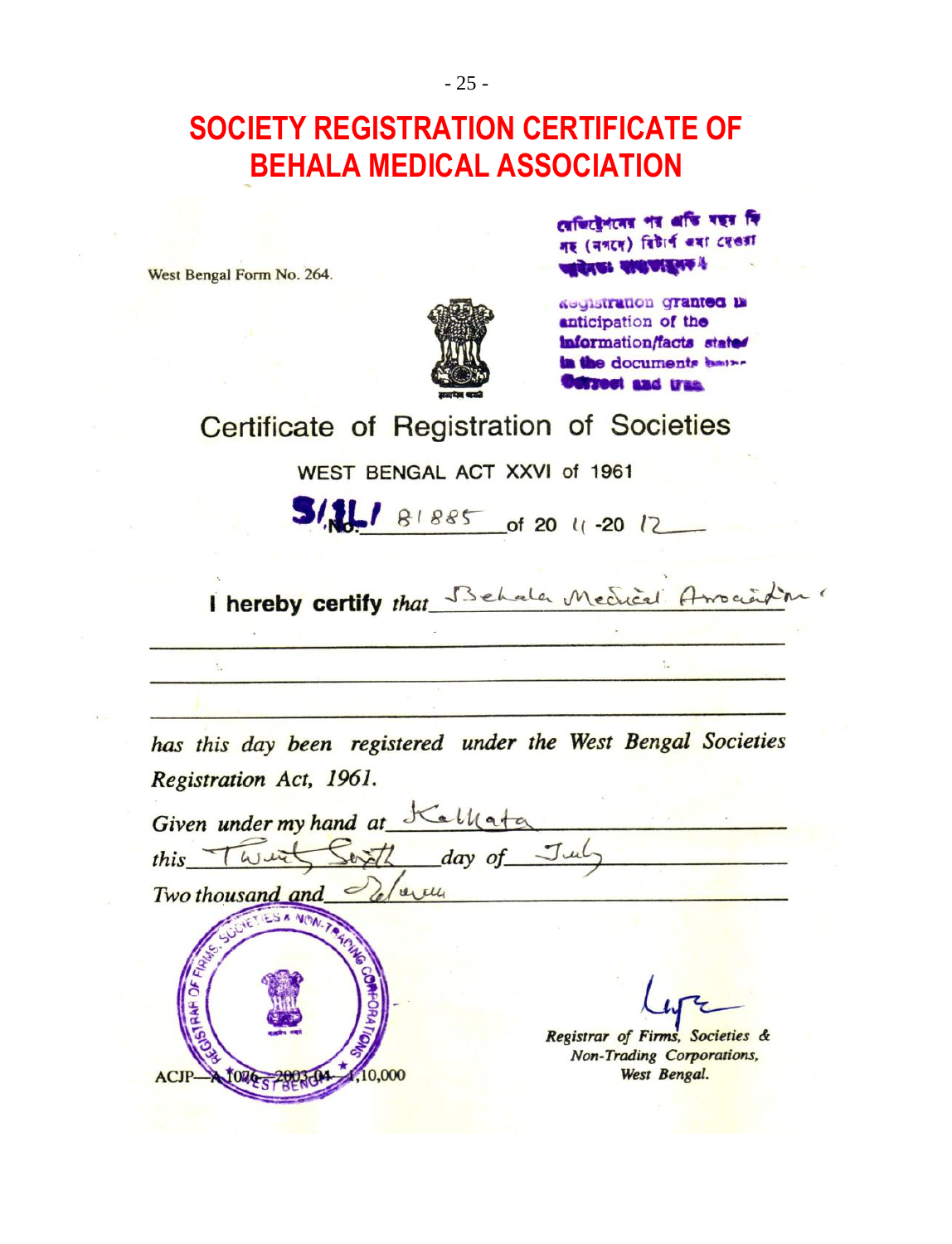## **PAN OF BEHALA MEDICAL ASSOCIATION**